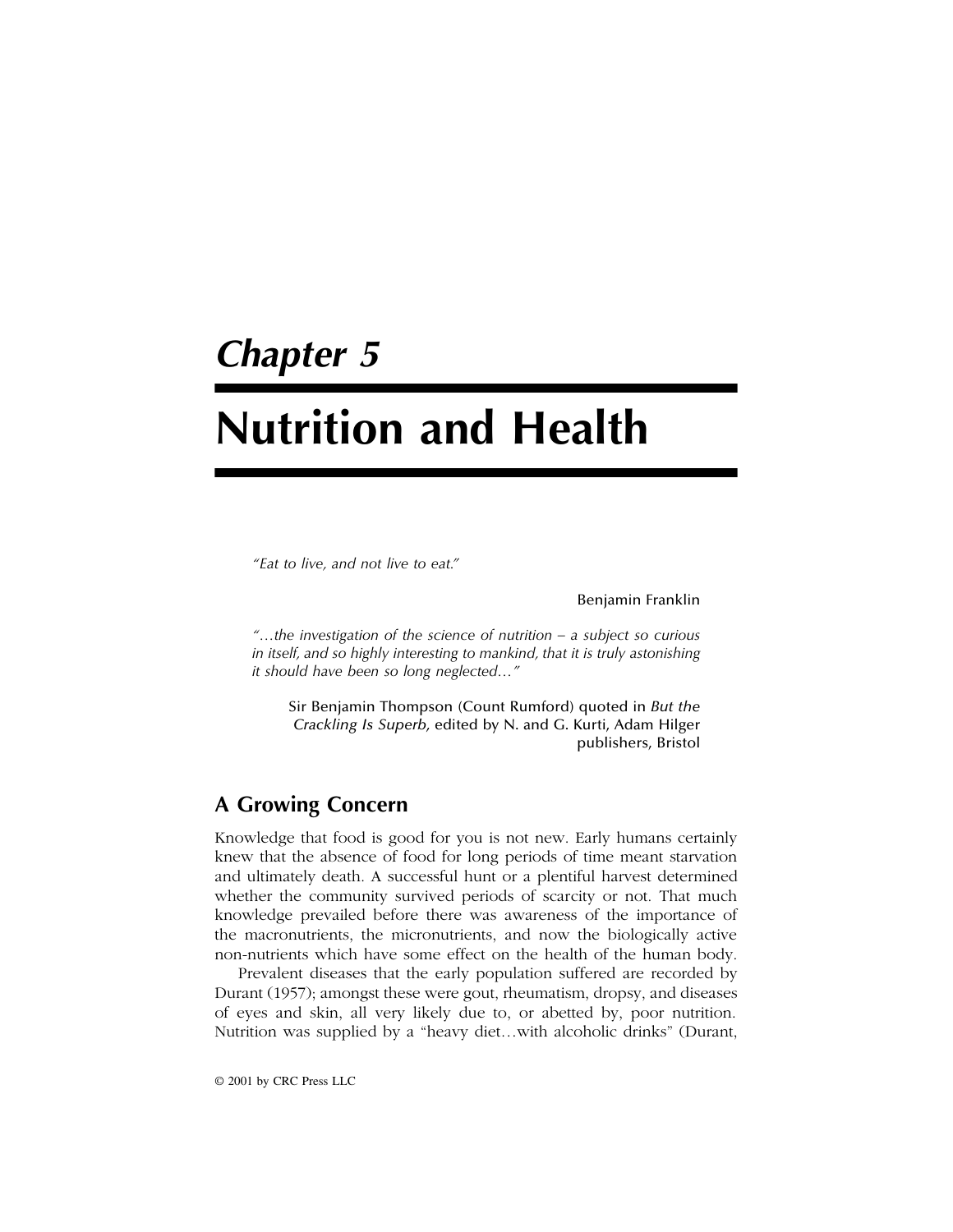1957) (see also, [Table 1.3\).](#page-13-0) Life expectancy (1340) was such that few people reached more than 40 years of age and fewer still lived beyond 50 years of age (Durant, 1957).

What was not generally known in these early centuries was that a particular quality of food, its nutritional value, was an important factor in both health and longevity. They were not aware that food contained essential factors for the normal, healthy functioning of the body. That knowledge is a comparatively recent awareness in European and North American cultures.

Lind (see Table 1.3; Singer, 1954), for example, published his study on scurvy only about 250 years ago citing its cause as the lack of fresh fruits and vegetables thereby providing the cure, but not the curative factor, for scurvy. More than a hundred years later, Takaki (Itokawa, 1976) established food as a factor in beriberi but again the causative component remained unknown. Hopkins (Hawthorn, 1980) at the turn of the 20th century produced the first report on that important group of micronutrients, the vitamins. Then, in fairly rapid succession the many different vitamins, important co-factors (such as the minerals), and vitamin-like components of food were discovered. The role and importance of protein and amino acids in the diet were elucidated. The value of fat and the essential fatty acids in the healthy maintenance of the body was revealed. Nutritional knowledge of the value of both the macro- and micronutrients has grown enormously since the first vitamin was isolated and identified.

That the prevention of diseases such as cancer and heart disease could be related to the consumption of a variety of foods variously called functional foods, nutraceuticals, pharmafoods, nutricines, or medifoods, or to factors which are found in such foods, is an even more recent development. It is one branch of nutrition that is undergoing intense study and unfortunately vigorous exploitation by scientists, by the food industry, and by the media.

The claims for such foods are that when they are a significant part of the diet they promote good health, strengthen the body's immune system and consequently contribute to the body's ability to fight diseases. Fiber was one of the earliest such components touted. It was alleged to reduce cholesterol in the blood and to play a role in the prevention of colon cancers and some other cancers. Food manufacturers were quick to jump on the bandwagon and have used fiber, extracted from whatever previously waste plant byproducts that might contain fiber, to develop new products with implied anti-cancer or cholesterol-lowering properties.

There is now a blurring of the distinction between medicine and food with a consequent nutritional and legislative confusion between the two areas. Grocery shelves and drugstore shelves are merging into one big conglomerate where health foods and healthy foods are becoming gray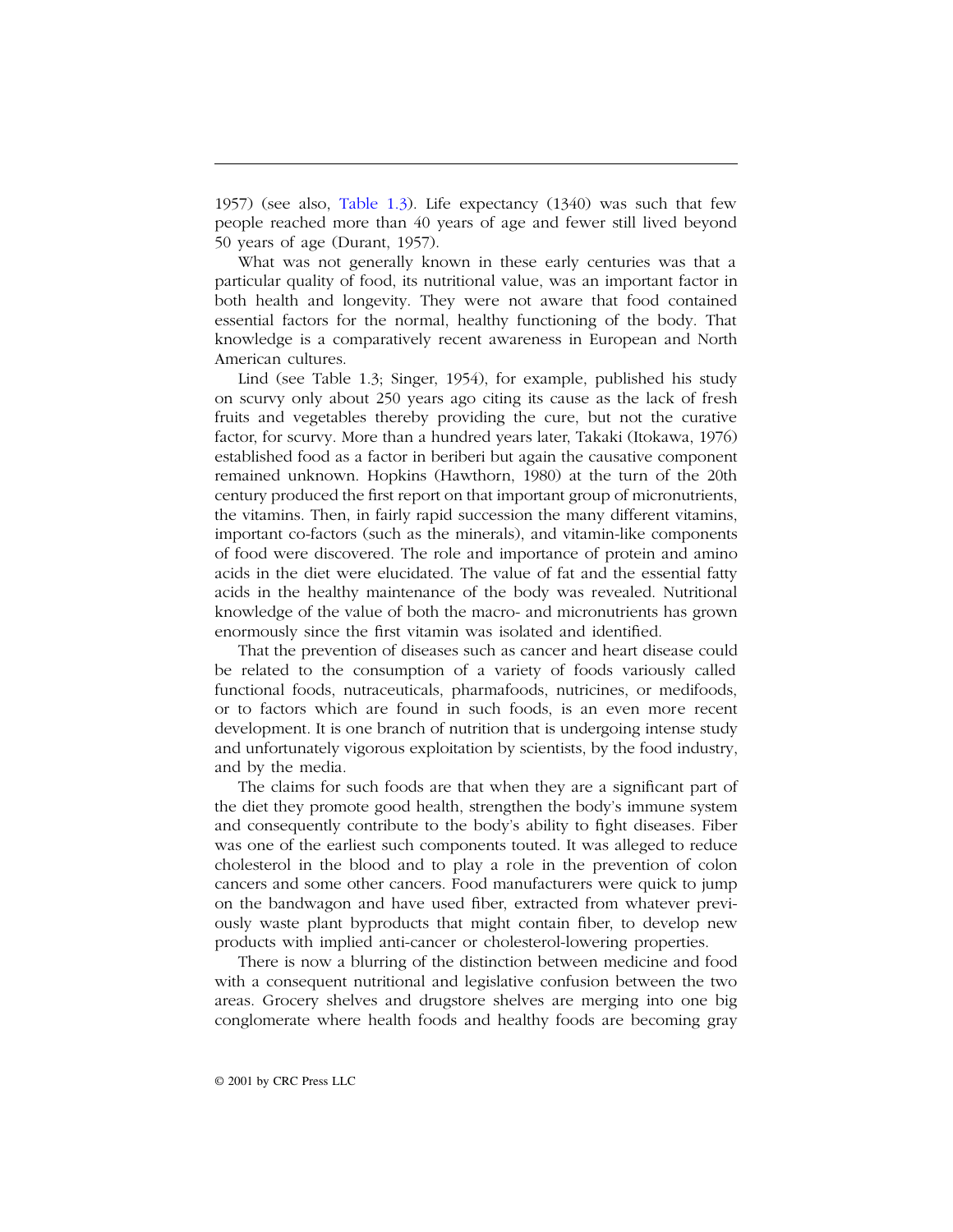areas. The result has been a labeling nightmare as some herbal folk medicines become mainstream ingredients used to fortify many products from breakfast cereals to beverages.

## **The Nutritional Sciences**

Nutrition's role in the proper functioning of healthy bodies and in the prevention of nutritional deficiencies is now appreciated and recognized. The mechanisms of how this is accomplished, however, are not completely understood. Scientists, for example, do not agree on how some of the micronutrients create the reactions that are attributed to them.

The role of these components in the prevention of specific diseases is not at all well understood. Nor is it clearly established that all claims made for these foods containing these components are true.

The subject area of greatest interest to nutritionists is now the elucidation of mechanisms by which diet is a factor in one's well-being. They are now concerned with:

- The importance of nutrition in the performance of human beings under extreme stress as in manned space flight, in military operations, in post-operative recuperation (enteral foods), in radiation therapy, intense athletic endeavors, etc.
- How diet and one's genetic make-up interact to influence one's health. An individual's genetic make-up may greatly influence absorption, metabolism, and gene expression.
- The action of non-nutrients in shaping and influencing the body's defense mechanisms or its physiological or mental state.

Nutritionists are now focusing on preventive nutrition. Food manufacturers are pushing products that can capture the marketing potential that preventive nutrition represents. When the ten leading causes of death are believed to be either diet related or to have diet play some role in their etiology (Belem, 1999), then nutrified products certainly have market potential.

In fact, the market potential for such health $(v)$  foods is enormous (Belem, 1999):

- The U.S. market for health foods, dietary supplements, low-calorie low-fat foods, and nutraceuticals may be greater than \$250 billion per year.
- In Europe there is a similar market potential of \$250 billion per year. Europe has a more mature market that is more used to yogurts and other cultured dairy products as well as herbal remedies.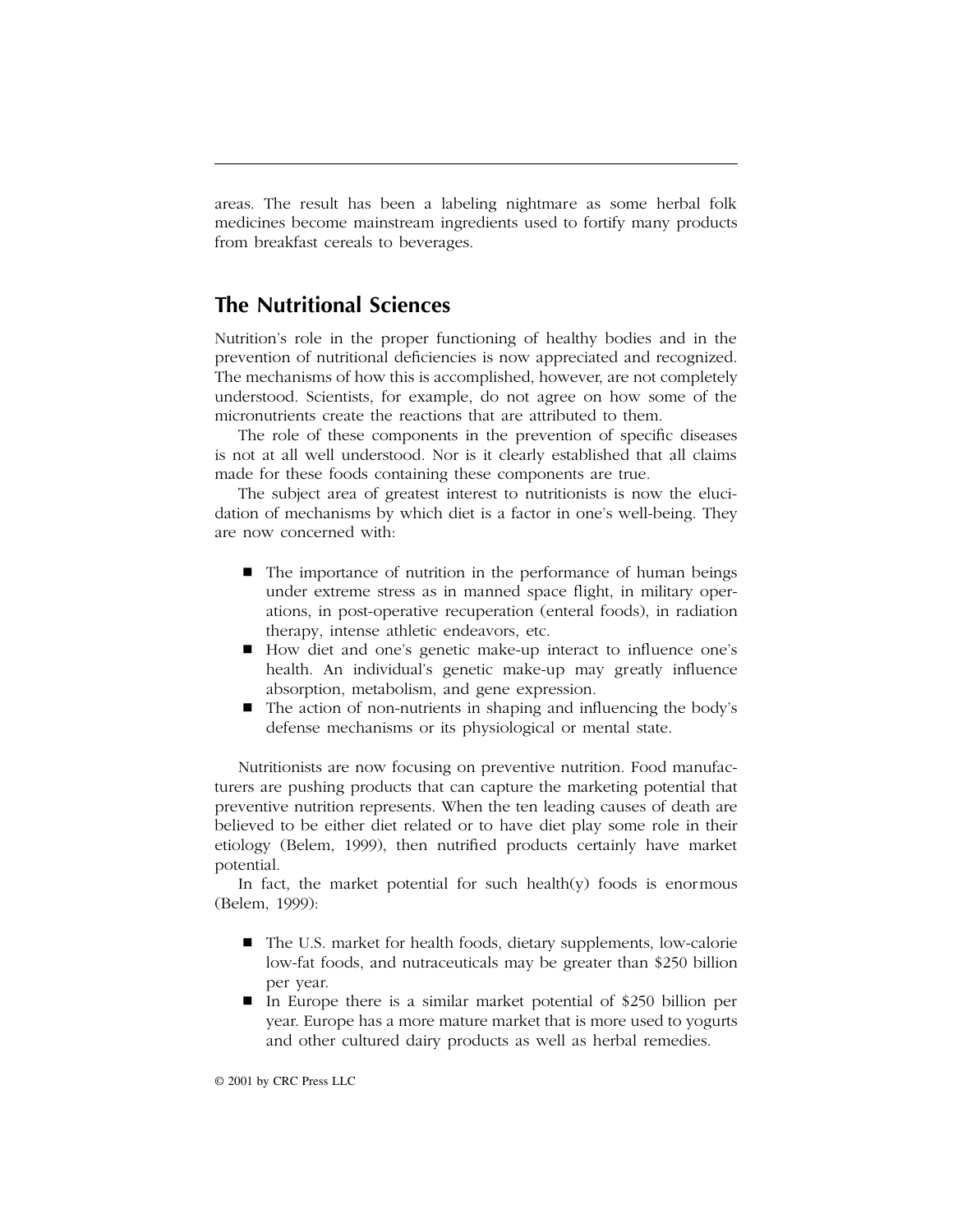■ Japan's market is estimated at \$60 billion per year.

Preventive maintenance foods, therefore, represent an important research area for nutritionists and for food technologists for developing new products to satisfy the needs of the public in the third millennium. Dietary regimens directed toward preventive nutrition will inevitably lead to what already have been called "designer foods." These are products formulated with biologically active non-nutrients and designed to prevent (a more accurate term would be "to play a role against") specific diseases or to maintain a healthy lifestyle.

#### **The Macronutrients**

Proteins, fats, and carbohydrates are important both quantitatively in the diet and as carriers for the essential micronutrients. Due largely to caloric content, overabundance and underabundance of the macronutrients are concerns for people's health; too many calories lead to obesity in the individual and too few calories result in under-nourishment. Both have serious health implications.

The quality of the macronutrients is important. A complete complement of the essential amino acids, the basic building blocks of proteins, is needed. Animal proteins are considered to be higher quality in this respect than are vegetable and cereal proteins. Intense research in cross-breeding and genetic engineering is being conducted to increase both the protein content of cereals and the quality (i.e., the completeness) of the protein contained therein.

#### *Dietary Fats*

The public has been encouraged to reduce the amount of fat in the diet such that 30% or fewer of the total calories come from fat. This reduction, in large measure, has been accomplished. Paradoxically this has not reduced the number of overweight or obese people in developed countries. Now there is suggestive evidence of a virus that may cause some people to gain weight (Holmes, 2000).

From the amount of fats or the amount of calories due to fat in the diet, concern now has switched to the kinds of fat that are consumed. For several years, nutritionists have exhorted consumers to reduce their intake of animal fats. The reason was to limit the intake of preformed cholesterol found therein. Next, nutritionists wanted consumers to reduce the amount of saturated fats in the diet and correspondingly increase the amount of vegetable oils, unsaturated fats, consumed. This again was a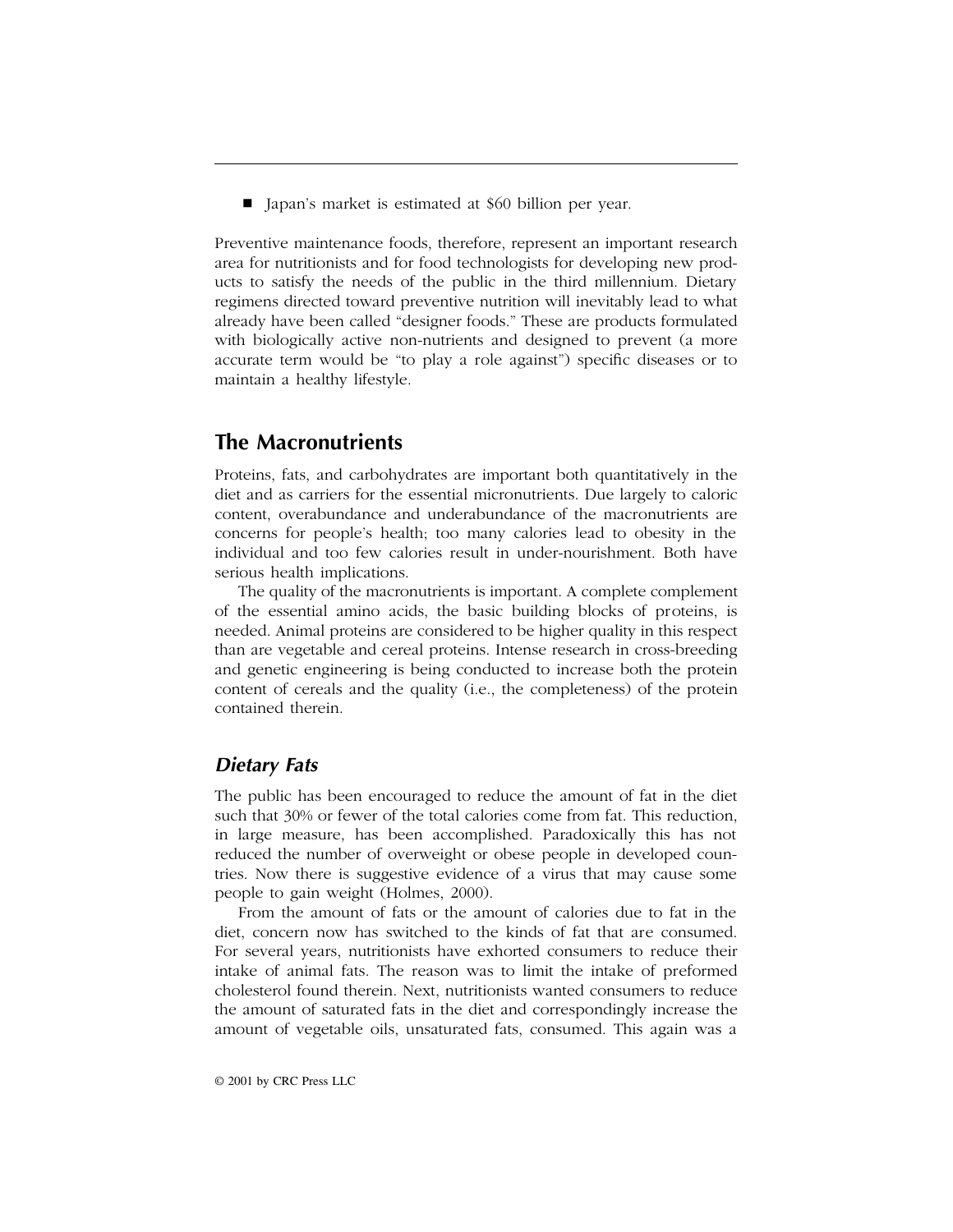hit against the amount of animal and saturated vegetable fats (palm oil and coconut oils) as major components in the total fats consumed.

There emerged the physiological need for the essential fatty acids in the diet. They were implicated in prostaglandin synthesis and hence disease resistance and in heart problems.

The consequences are somewhat of a dilemma for consumers. For good health, calories derived from fat should be kept low. But fats are a vehicle for the fat-soluble vitamins and their component fatty acids are essential in the diet. The essential fatty acids are the mono- and diunsaturated acids. Thus, the consumer is asked to regulate the amount of fat intake while maintaining an adequate supply of fat-soluble vitamins and essential fatty acids. Now it is strongly suggested that reducing the amount of fats in the diet is not necessary. Eating the right balance of ω-3 and ω-6 containing fats is more important (Neff, 1998).

#### *Obesity and Disease*

The fleshy female figures of earlier years as depicted by Rembrandt's Bathsheba or by Goya's voluptuous Naked Maja, or abounding in a Rubens picture are definitely out in today's fashions. Thin is in and fat is out. Or is it? A walk along any city street in a North American city will reveal that a very large percentage of one's fellow citizens are not just fat but obese. While fashions may come and go respecting the shape of the human body, the rapidly accumulating scientific knowledge backed by statistical studies on large populations indicates that the overweight condition is unhealthy.

And expensive. Birmingham et al. (1999) studied the direct health care costs of obesity-related illnesses (cardiovascular disease, hypertension, diabetes, and certain cancers) in Canada in 1997. Coronary disease accounted for  $$346 \times 10^6$ , hypertension  $$656.6 \times 10^6$ , and obesity-related diabetes  $$423.2 \times 10^6$  in 1997 alone. At that, the researchers consider this figure to be too low since diseases having multiple causes not linked solely to obesity were not included in their study.

The health and social problems associated with obesity are detailed more comprehensively by Lachance (1994). In addition to the cost element of obesity (Birmingham et al., 1999), obesity is a factor in

- $\Box$  Gout
- Obstructive sleep apnea
- **Hyperlipidemia**
- Osteoarthritis
- Reduced fertility and impaired obstetrical performance
- Increased risk of accidents due to reduced physical agility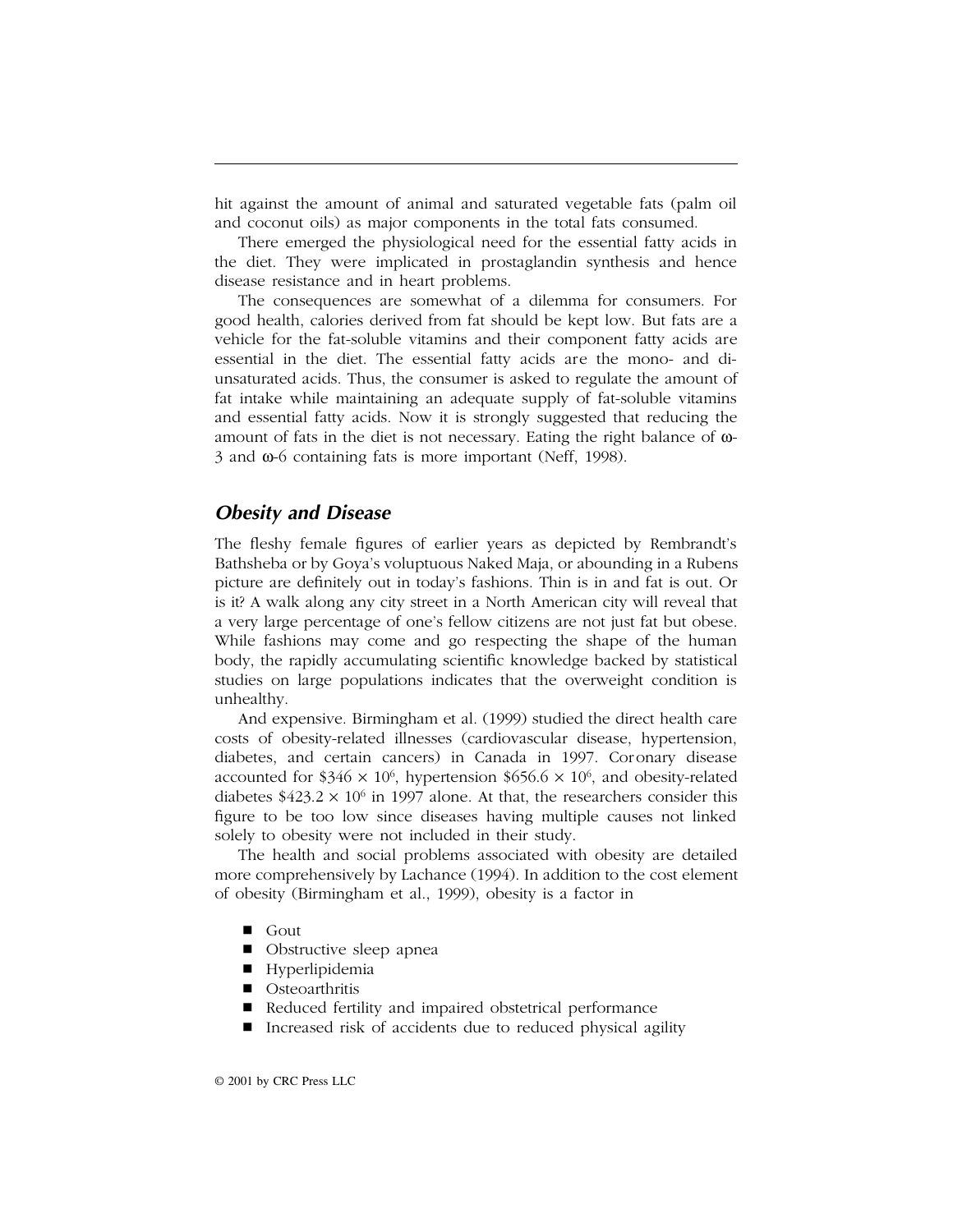There are also social and psychological problems associated with obesity: discrimination and prejudice against individuals because of their obesity. Obese or simply overweight individuals feel stressed in a culture that values slimness. Such stress can foster in its turn a host of psychological problems in some individuals. Antipathy toward obese individuals can often lead to reduced economic capacity of the obese population. Employers are reluctant to hire the obese because of their proneness to accidents, their inability to perform certain tasks, and their greater incidence of illness causing absenteeism.

The soaring costs of obesity, both direct and indirect, have attracted the attention of governments. The World Health Organization, for example, holds obesity as a serious worldwide epidemic. A Reuter's news dispatch quoted Dr. Philip James, chairman of a WHO task force on obesity at a congress held in Spain (Anon., 1996) as saying,

*"Obesity is doubling every five years so we have an epidemic that is coming at the health service like a tidal wave… a disaster on our hands."*

Obesity is on the rise in North America (Neusner, 1999) despite a proliferation of food products that are low fat, contain no fat (using fat mimetics), or are reformulated using synthetic fats (fats which are not absorbable by the body but have fatty organoleptic characteristics), for example:

- Car seat manufacturers have had to make seats for trucks, large cars, and sports-utility vehicles larger. Airplane seats are being made with higher drop-down trays that do not catch the bellies of larger passengers. More seat belt extensions are required on flights.
- Government surveys show that 50% of U.S. adults are overweight and 33% are actually obese. Approximately 50% of women in the U.S. wear clothing size 14 or larger. The average daily caloric intake is up for all ages of men and women since 1990, 11 and 6%, respectively. In Canada, approximately 33% of adults are categorized as obese (Birmingham et al., 1999).

Statistics on the overweight condition and definitions for obesity vary widely as there is no universally accepted definition of either overweight or of obesity. Lachance (1994) discusses some of the methods of measurement of these conditions and their various shortcomings.

The costs and the associated health and social problems of obesity cannot be expected to lessen without the active cooperation of government, nutritionists, and food manufacturers. But most of all the general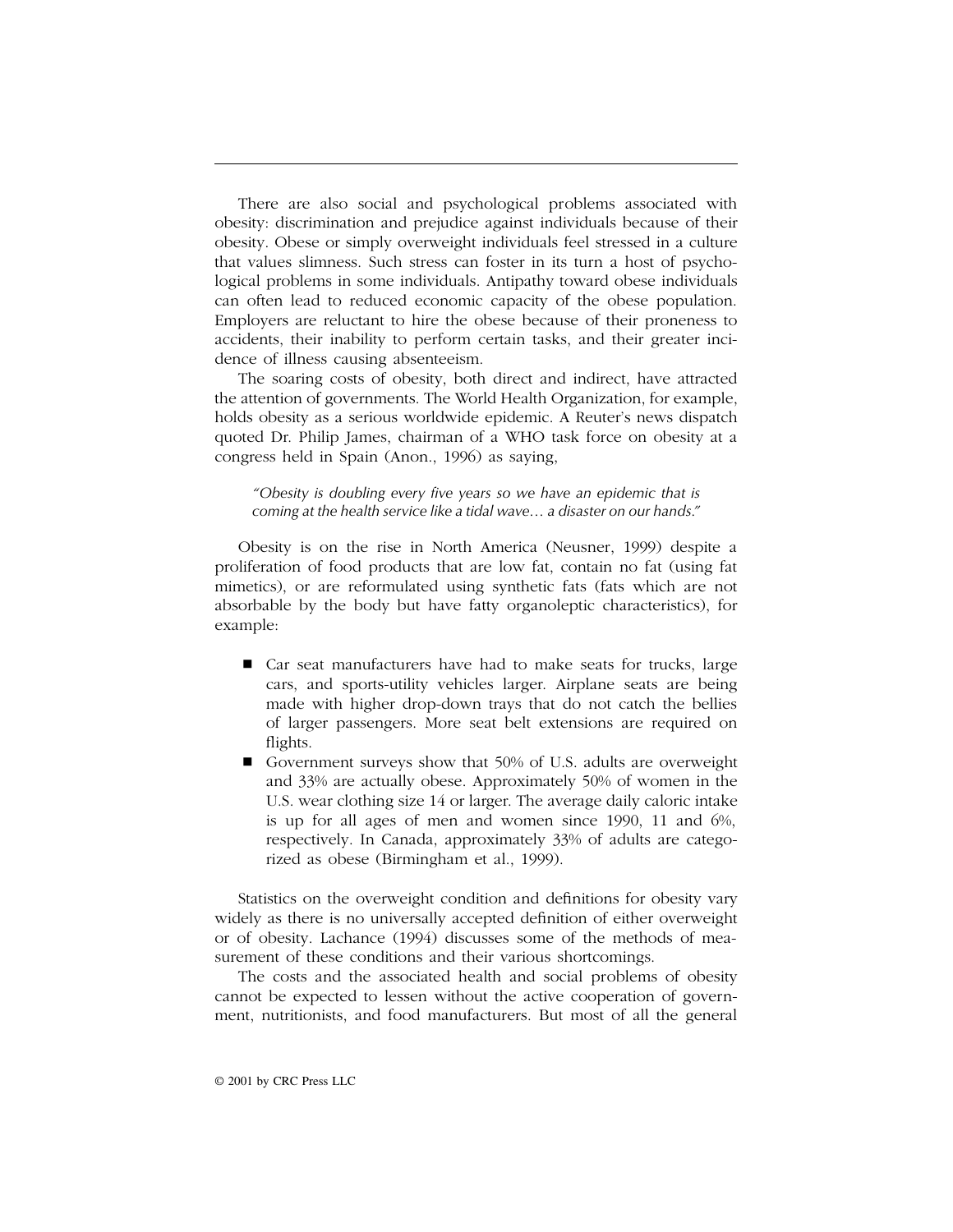public must adopt good eating habits. These can only be inculcated into the mature public through education in food, nutrition, and health while people are youngsters.

Where obesity is a problem and medical costs have soared as a result of health problems caused by obesity, governments of developed countries have reacted to the problem of obesity in various ways. They have:

- Introduced nutritional labeling of food products to guide consumers in their purchases;
- Relaxed laws regulating the health claims that food manufacturers can make for their reduced calorie products or designer foods;
- Ruled on the safety of non-nutritive intense sweeteners or fat mimetics, extenders, or synthetic fat-like substitutes as additives; and, on a more positive note,
- **Promulgated and promoted new food guidelines for consumers.**

Some vested interest groups have been highly critical of many of the recommendations; for example, decreasing consumption of animal proteins in favor of more fruits and vegetables has annoyed the cattle ranchers.

The success of these measures must be measured by the general growth of the population of the developed world:

- Fatter rear ends
- Soaring costs of more diseases directly attributable to the overweight condition
- Increasing consumption of calories combined with a more sedentary lifestyle

In short, these efforts have been rather disappointing.

At the same time that governments published their nutritional guidelines and required nutritional labeling, they were reducing grants to health education and other social programs which could have complemented these efforts.

The food industry responded to the problem of obesity with an abundance of low-calorie, low-fat products. The products ranged from low-calorie beverages to low-fat hamburgers. Farmers were encouraged to raise leaner animals.

Food scientists found more areas of research as they worked to develop ever more fat mimetics out of even more exotic materials and to search for and develop low- or non-caloric substances. Scientists developed new methods to synthesize more engineered fats. At present, the search is on for substances to block appetite.

Nutritional education of consumers starting from the cradle seems to be an avenue all eschew. It is, after all, much more exciting to develop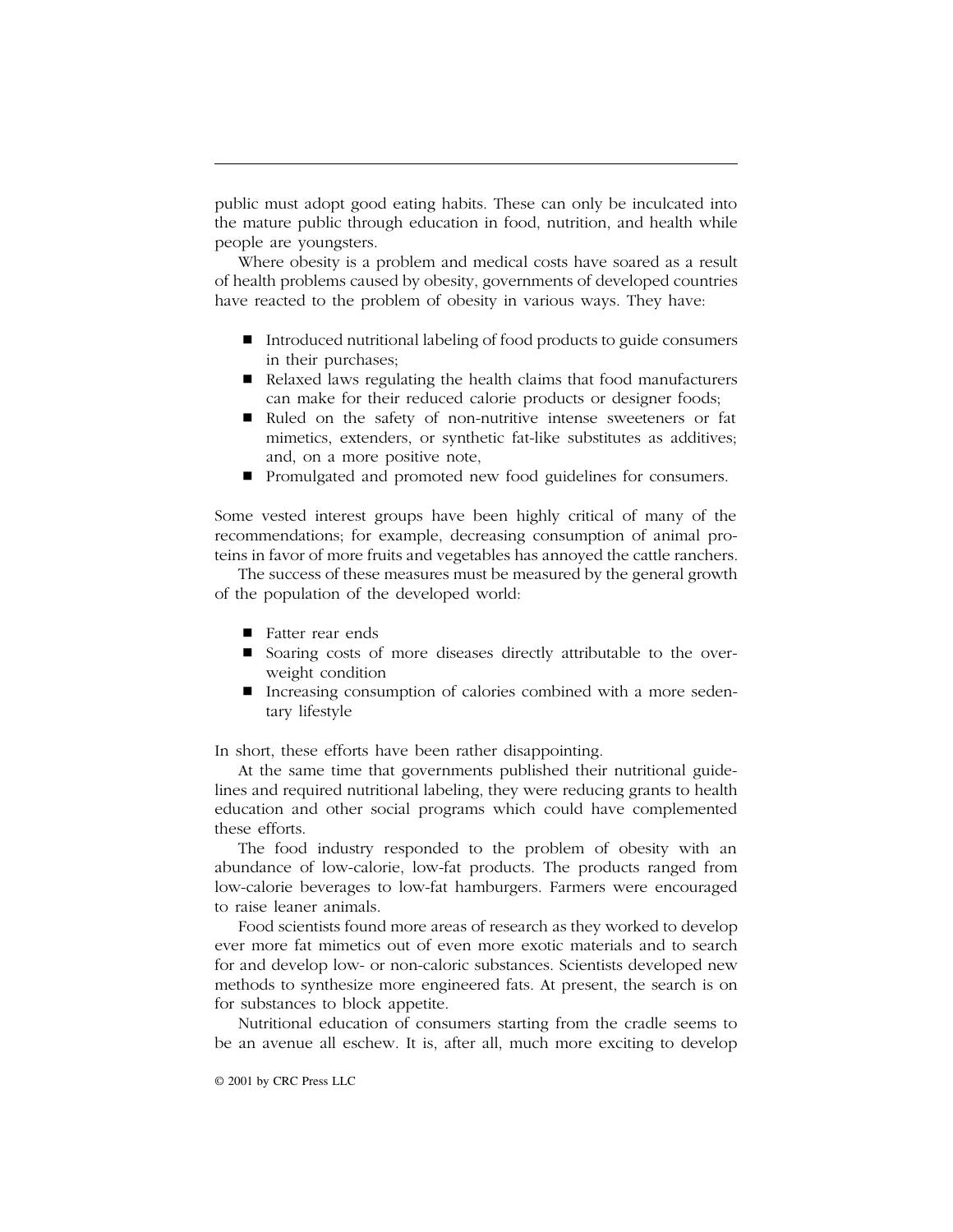new products or ingredients to curb appetite, or magically dissolve fat than to educate consumers and to promote a healthy lifestyle.

#### *A Backlash?*

How well have these measures worked? Apparently, after stupendous growth, sales of low-fat or low-calorie foods are either stagnant or lackluster. The diet cola market, while still a big U.S. market at \$13 billion a year, has not grown substantially in 7 years. Obesity is still rampant. Obviously fat-filled food products must do better in the marketplace than fat-free or low-calorie foods in the marketplace or (*vide infra*) people are eating more of the low-calorie, low-fat foods in the false belief they confer no calories.

Neusner (1999) reports that manufacturers are responding — indeed, have been forced economically to respond — to a trend toward full-fat products (!):

- Nabisco Holdings Corp. added fat to its Snackwell's<sup>™</sup> line of lowcalorie products with the result that the falling sales of the product line stabilized.
- Ben & Jerry's Homemade Inc., a well-known North American ice cream maker, saw their full-fat ice cream sales rise 29% in its last quarter in 1999.
- Olestra™, a synthetic fat substitute from the Procter & Gamble Co., has had little impact on snack sales. Its promise has fizzled out.
- Taco Bell<sup>™</sup> withdrew a line of low-fat fast food products it had developed. Their main consumers were teenaged boys who were not interested in fat-reduced foods.

And consumers are still not nutritionally aware or knowledgeable. Labeling and nutritional guidelines have not had a major impact on eating habits. If they had, obesity would not be the problem it still is at this, the beginning of the third millennium. The following anecdote illustrates the problem regarding nutritionally related disease:

*A biochemist, a professor at a major university, commented to me on his passion for snacks, corn puffs, and corn and potato chips in particular. He was delighted with the coming of snacks prepared with Olestra™, a recently approved synthetic fat. He could now eat as much of his comfort foods as he wanted (which he admitted he was doing). I burst his bubble of contentment by pointing out that fat had not been the only source of calories in his snacks and further informed him that it had been reported that some consumers experienced other side effects because of Olestra™.*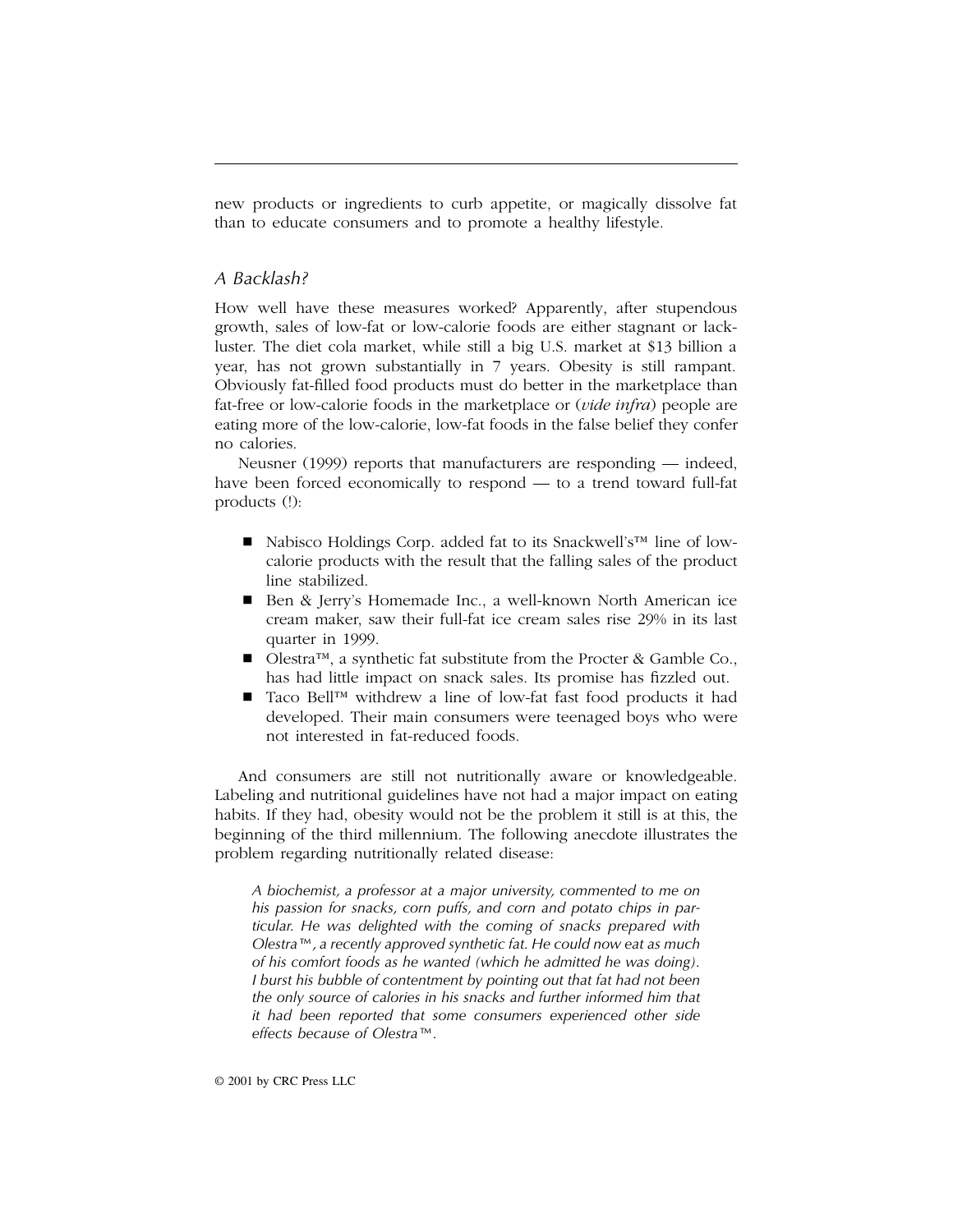Herein is the problem. Consumers, ignorant of even a basic awareness of nutrition, when confronted with an array of low-fat or no-fat products, believe that they can consume large quantities with impunity. The erroneous assumption that is made in their minds is that now they can have two pieces instead of just one!

When adults, who should know better, are so ignorant of food and nutrition and when young people are growing up with little or no food science or nutrition training or cooking experience, bad eating habits leading to nutritionally based disorders are to be expected.

#### *Proteins and Carbohydrates*

One is not too certain what to say about proteins and carbohydrates in nutrition and health. Fat alone cannot be blamed for the conditions of overweight and obesity and the problems associated with them. Both proteins and carbohydrates contribute to an overabundance of calories in the diet leading to obesity.

It is unfortunate that protein nutrition has been rather eclipsed by the attention given to its two sister macronutrients: fats and carbohydrates. Because of their high caloric density, fats are the focus of attention for attacking the problem by manufacturing low-calorie foods. Carbohydrates get attention for two reasons:

- 1. First, the simpler carbohydrates contribute sweetness and consumers have a sweet tooth. Hence consumers desire sweet foods; consequently, carbohydrates contribute significantly to caloric intake. The search is on for non-caloric sweeteners and non-caloric fats with which to make low-calorie food products with sweetness and with the satiety feeling contributed by fat.
- 2. Second, the more complex carbohydrates, the polycarbohydrates, appear to play some role as biologically active non-nutrients.

It is because of the second function that carbohydrates have garnered intense interest both by nutritionists and by manufacturers of ingredients and finished products. Fiber, a generic term for a complex polycarbohydrate, has become an important food ingredient as a biologically active material playing a role in the body's disease defense mechanisms.

Proteins have had no such fanfare to cause them to be the center of either scientific and nutritional scrutiny or manufacturing interest — barring, of course, textured vegetable proteins, but even here interest has waned. It is true that there is much genetic research in modifying cereal and vegetable proteins with respect to increasing the amount of protein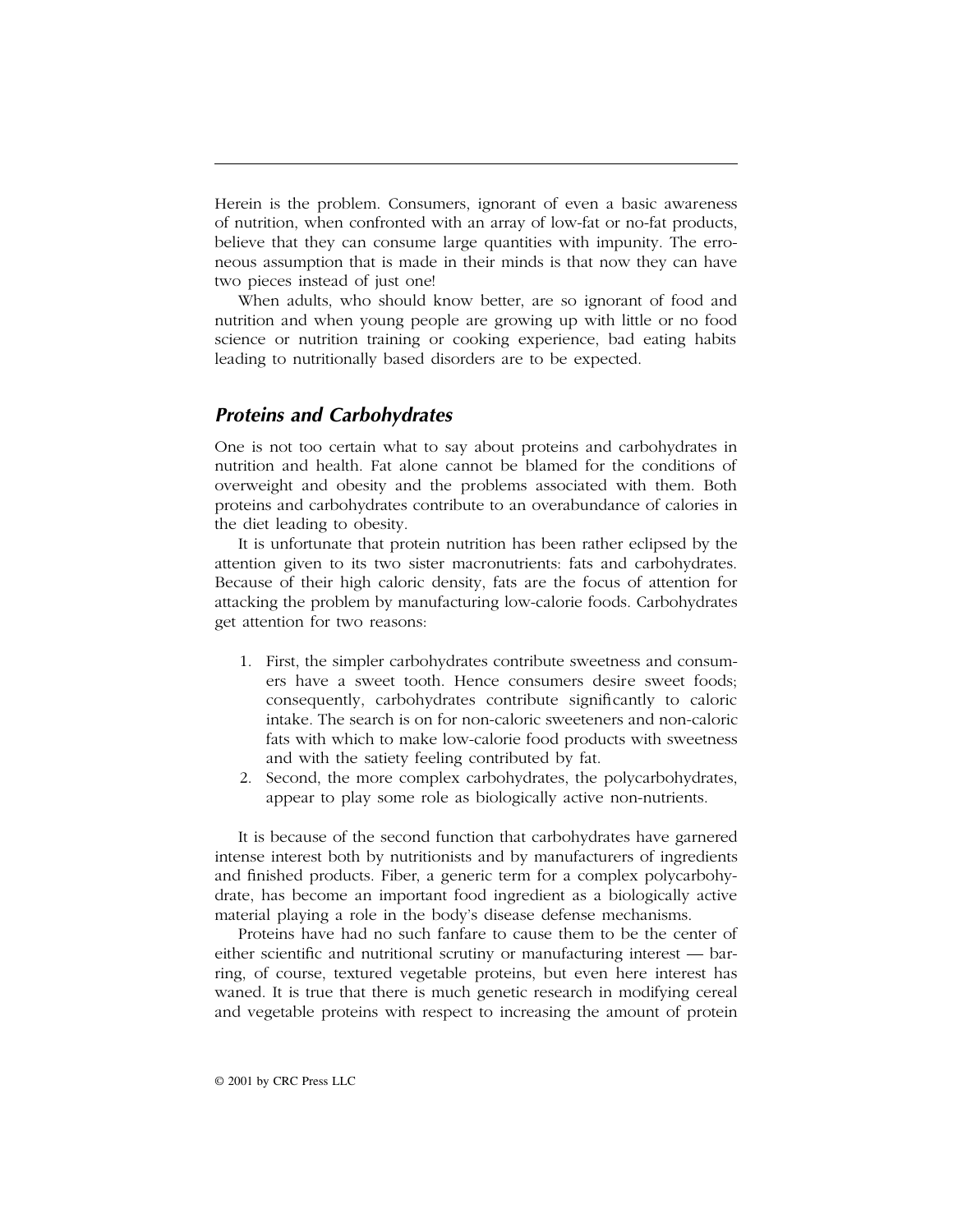and its complement of essential amino acids. Both conventional and gene transfer techniques are being used to accomplish this enrichment.

Of some unusual interest is the amino acid L-theanine. This amino acid is found very sparsely distributed in nature but is found in comparatively large quantities in the tea plant (Juneja et al., 1999). It is found as a free amino acid; that is, it has not been found combined in protein. Its physiological action as a relaxant is explored in depth by Juneja et al. (1999). Already a commercial application, Suntheanine™, has been marketed.

The greatest concern respecting protein is not nutritional but economic and social. As developing countries become more affluent, there is a strong desire for their peoples to increase the amount of animal protein in their diets. Vegetarian diets do tend to blandness unless spiced. Animal protein, even in small quantities, provides a welcome flavorful body to such dishes.

Wherein, then, is the problem to be faced in the third millennium? The trend to greater consumption of animal protein puts pressure on the production end of the food microcosm. Already there are concerns about the dwindling stock of seafood. Political efforts are being made to get agreement between nations to stop or curb over-fishing. Environmentalists and moralists are concerned at the loss of forested land to grazing land for animals and point excitedly that it takes more, several pounds more, cereal grains fed to animals to raise one pound of meat. These grains could support more people than the one pound of meat. This issue will be discussed more fully later.

#### **The Micronutrients: Biologically Active Non-Nutrients**

Young (1996) describes micronutrients as a third generation of health foods. The first generation of products reflected the public's (or rather some of the public's) interest in healthy foods such as fruits and fruit juices, yogurts, and whole wheat breads as well as multigrain breads. This was followed by the second generation of food products best described as low-calorie, "light" foods with no or very little sugar or fat content. They were heavy on non-caloric sweeteners and fat substitutes or mimetics.

This third generation of health foods represents a distinct change of direction for nutritionists and consumers. Nutritionists know, and consumers are beginning to grasp, that some dietary constituents may be links to disease prevention. This understanding is as yet tentative and confused, fed as it is largely by science journalists in the media and advertising by manufacturers touting their disease-preventive wares; for example, new foods and beverages enriched with soluble fiber, or with calcium, or with carotenes, or with microbial cultures, or with  $\omega$ -3 fatty acids, or with herbal extracts, or with natural foods in which any of the preceding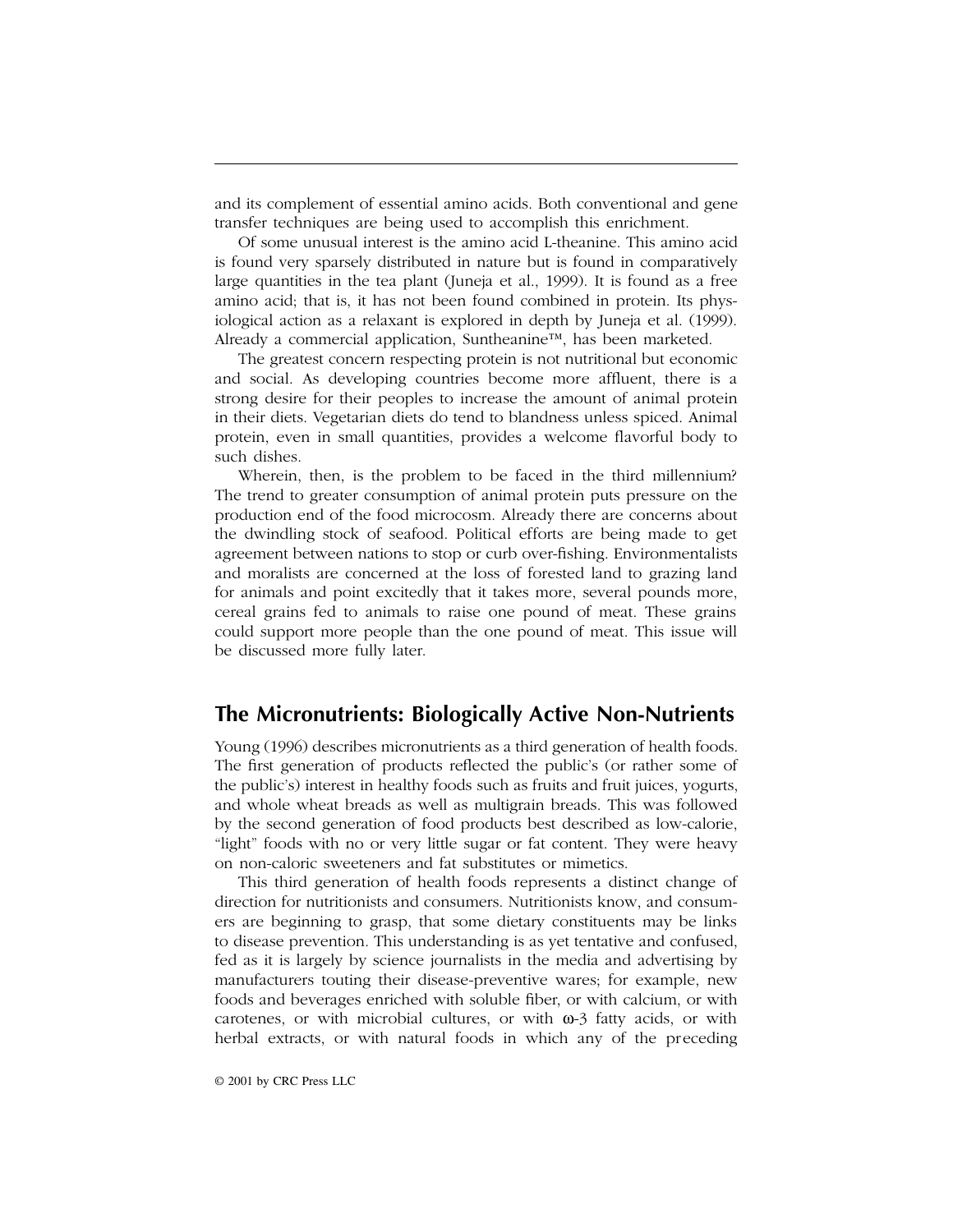components are in high concentrations. Dietitians and nutritionists are slowly developing a sound scientific body of data demonstrating mechanisms of disease prevention through diet.

#### *Functional Foods: Prebiotics and Probiotics*

Two terms deserve greater explanation because they have become prominent in any discussion of nutraceuticals:

- 1. Prebiotics are non-nutritive components in foods that have an activity which has a beneficial effect on an individual's health when consumed. Prebiotics are a hodgepodge of chemical entities that defy description and are found in fruits, vegetables, fish and animals, and herbs and spices. They are best simply referred to as the phytochemicals (except those found in animals).
- 2. Probiotics are defined by Salminen et al. (1999) as "viable microbial cultures that influence the health of the host by balancing the intestinal microflora and thus preventing and correcting the microbial dysfunctions." Probiotics are also foods (for example, yogurts) which contain live microorganisms, largely but not exclusively of the *Lactobacillus* spp., but also bifidobacteria (Hoover, 1993), enterococci, proprionibacteria, and some *Saccharomyces* spp. (Lee and Salminen, 1995; Knorr, 1998).

(Some authors make a clearer distinction between the prebiotics and phytochemicals. Phytochemicals differ from prebiotics both in their function in the diet and in the concentrations in which they are found in foods. Phytochemicals are found in much smaller concentrations in foods. This distinction will not be made here but readers should be aware of it.)

Current thinking suggests a strong complementary activity between prebiotics and probiotics. Prebiotics include the various dietary fibers and oligosaccharides. They are either acted upon by the gut microflora, or they stimulate the gut microflora positively in some manner, or these food components are necessary to maintain the gut microflora in a healthy and functioning state (Katz, 1999). By this stimulatory action these prebiotics allow the gut microflora, the probiotics, to overgrow or compete successfully with any pathogenic bacteria or harmful material entering with the food.

[Table 5.1](#page-11-0) lists some biologically active non-nutrients with their sources (see Caragay, 1992; Tyler, 1993; Ramarathnan and Osawa, 1996; Kardinaal et al., 1997; Garcia, 1998; Katz, 1998; Ohshima, 1998; Anon., 1998d; Sanders, 1999; and Zind, 1998, 1999; for a more complete listing and review). Many of these, the saponins and lignans, in particular, are as yet poorly characterized structurally.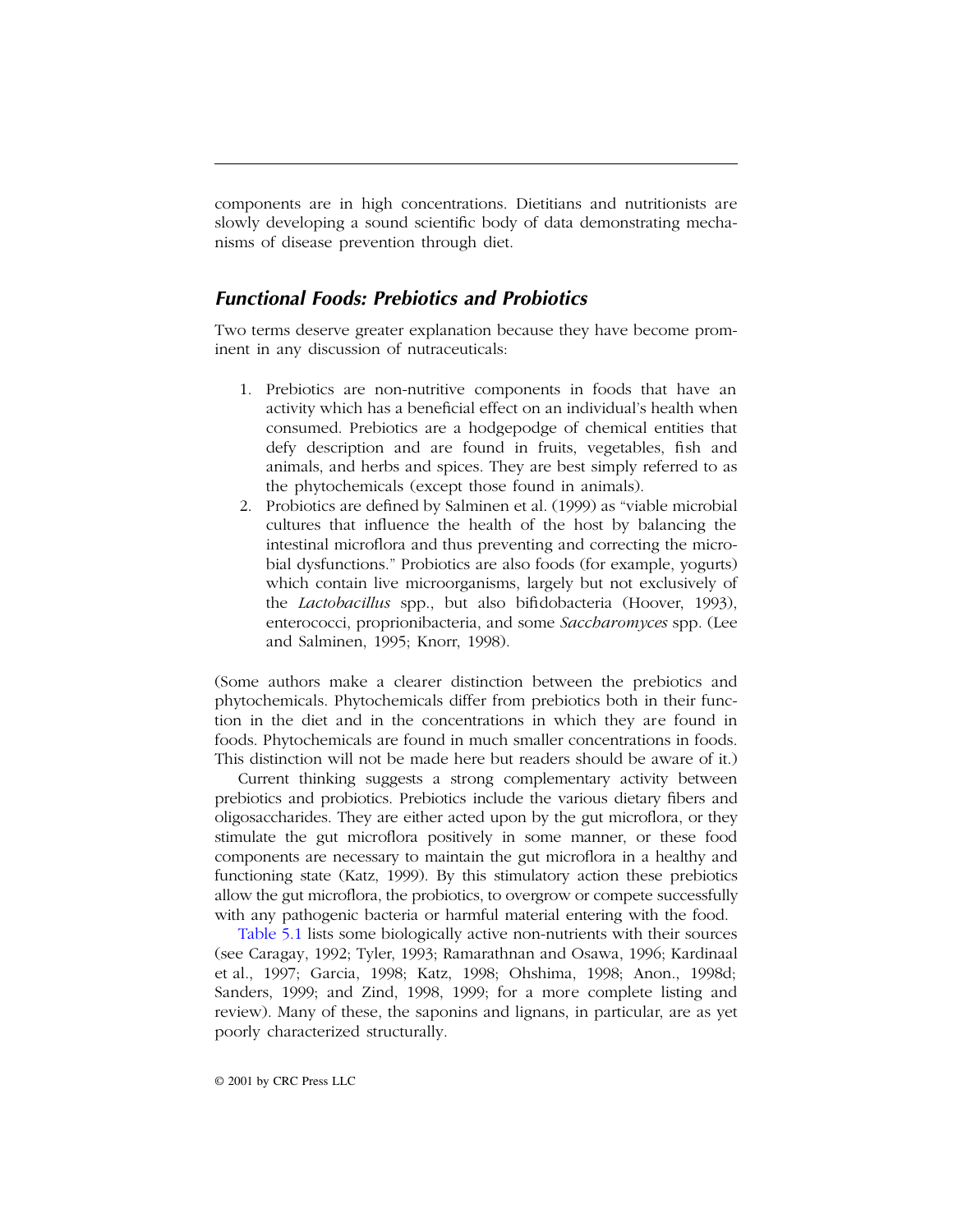| Classification              | Category and Food Sources                                                                                                                                                                                                                                                                                                                                                                                                                                                                                                                                                                                                                                                                                                                                                                                                                                                                                                                                |
|-----------------------------|----------------------------------------------------------------------------------------------------------------------------------------------------------------------------------------------------------------------------------------------------------------------------------------------------------------------------------------------------------------------------------------------------------------------------------------------------------------------------------------------------------------------------------------------------------------------------------------------------------------------------------------------------------------------------------------------------------------------------------------------------------------------------------------------------------------------------------------------------------------------------------------------------------------------------------------------------------|
| Probiotics                  | Bifidobacteria<br>• Fermented milks, yogurt<br>Lactobacillus species<br>• Fermented milks (acidophilus milk);<br>yogurts<br>Streptococcus species<br>• Fermented milks, yogurts                                                                                                                                                                                                                                                                                                                                                                                                                                                                                                                                                                                                                                                                                                                                                                          |
| Prebiotics (phytochemicals) | Fatty acids<br>$\bullet$ $\alpha$ -linoleic acid (canola and flaxseed<br>oils)<br>• Conjugated linoleic acid (safflower,<br>sunflower, and soybean oils)<br>• γ-linoleic acid (evening primrose oil)<br>• $\omega$ -3 fatty acids (various unsaturated<br>oils)<br>Lecithins<br>• Phospholipids (various oils, especially<br>soybean oil), e.g., phosphatidyl serine,<br>phosphatidyl choline<br>Unsaponifiables of oils<br>• Phytosterols (canola and soybean oils)<br>• y-oryzanol and ferulic acid (rice bran<br>oil)<br>Organosulfur compounds especially plants<br>of the cruciferous (broccoli, cabbage, and<br>cauliflower) and allium (garlic, onion, and<br>leek) families<br>· Isothiocyanates (mustard oils of<br>Cruciferous vegetables)<br>· Sulfides (e.g., diallyl disulfide) and<br>oxides (allicin) from garlic and onions<br>Terpenes<br>• Monoterpenes: limonene, perillyl<br>alcohol<br>• Tetraterpenes: lycopene, $\beta$ -carotene |

#### <span id="page-11-0"></span>**Table 5.1 Some Biologically Active Non-Nutrient Factors Determined to or Believed to have Beneficial Effects against Some Disease Conditions when Consumed**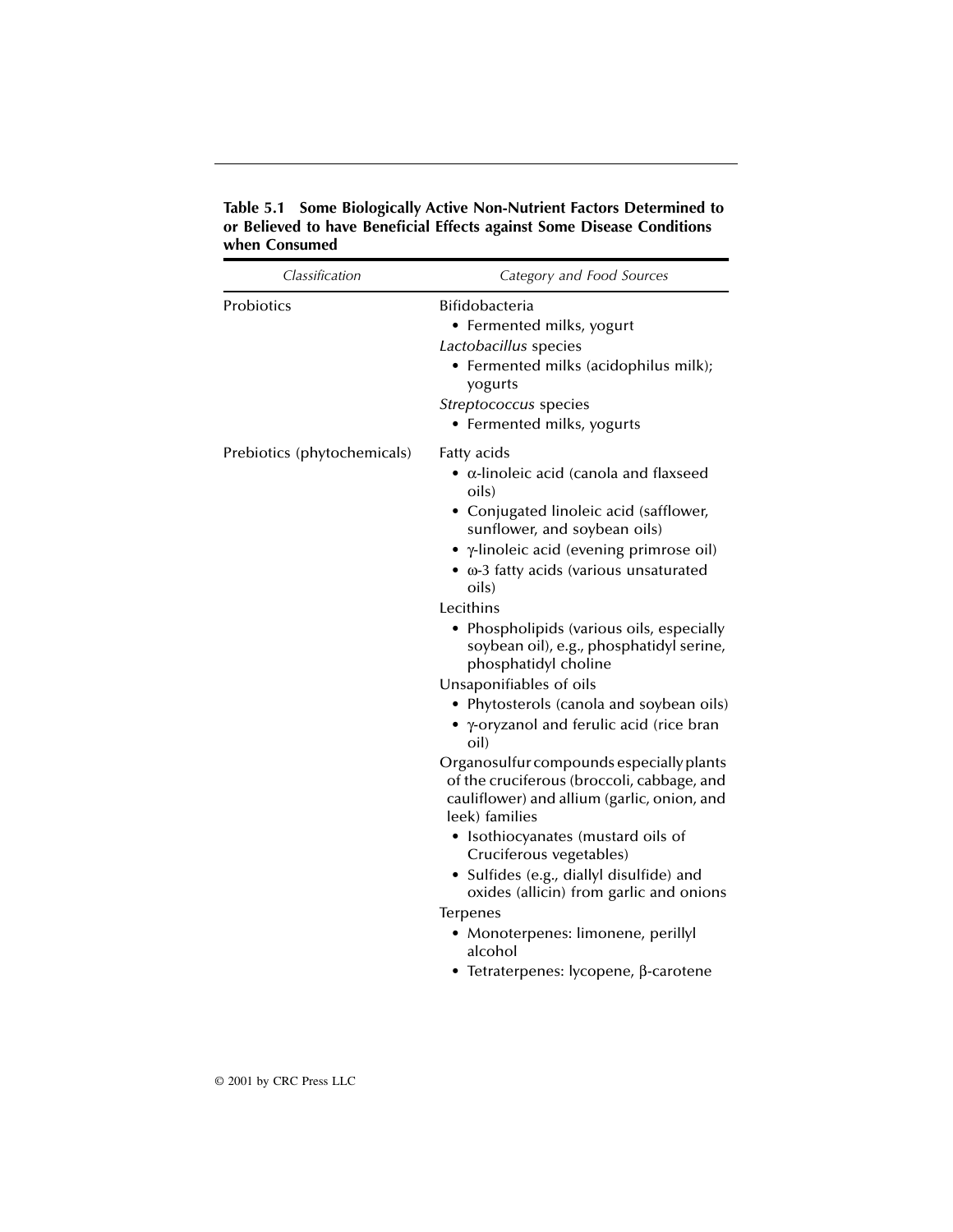| Classification | Category and Food Sources                                                                                |
|----------------|----------------------------------------------------------------------------------------------------------|
|                | Polyphenols (including flavonoids and<br>catechins)                                                      |
|                | • Anthocyanins (blueberries,<br>cranberries, tomatoes, red wine, tea,<br>onions, kale)                   |
|                | • Various other phenolic compounds<br>Phytoestrogens (isoflavones)                                       |
|                | • Genistein, daidzein (soybeans, whole<br>grains, berries, flaxseed, licorice)                           |
|                | Fiber (and associated material)                                                                          |
|                | $\beta$ -glucans (oats, barley, wheat, rice)                                                             |
|                | $\bullet$ Lignans (flax)                                                                                 |
|                | • Other soluble and insoluble fibers<br>(fructooligosaccharides, e.g., inulin in<br>Jerusalem artichoke) |
|                | Saponins (derivatives of pentacyclic<br>triterpenes)                                                     |
|                | • Ginseng, soybeans, grains                                                                              |
|                | Herbal components                                                                                        |
|                | • See, for example, Tyler, 1993; Anon.,<br>1998d                                                         |

**Table 5.1 (Continued) Some Biologically Active Non-Nutrient Factors Determined to or Believed to have Beneficial Effects against Some Disease Conditions when Consumed**

#### *Prebiotics*

After the discovery of fiber's health-promoting properties, the search for other non-nutrients with health giving properties was on. Literally and figuratively the floodgates burst. The number of prebiotics with suspected health-enhancing properties grew rapidly and is still rapidly growing.

That chemicals found in plants have a significant effect on the human body should not have been a surprise. Plants have been used for ages by many cultures for medicinal purposes; this is a well-established observation. Drug and chemical companies have scoured ancient medical writings, old herbals, folk literature for herbal traditions, and native peoples' herbal medicine practices and healing arts for clues to the plants used as medicines. From these sources they trace the herbs in hopes of extracting and identifying the beneficial phytochemicals. They will then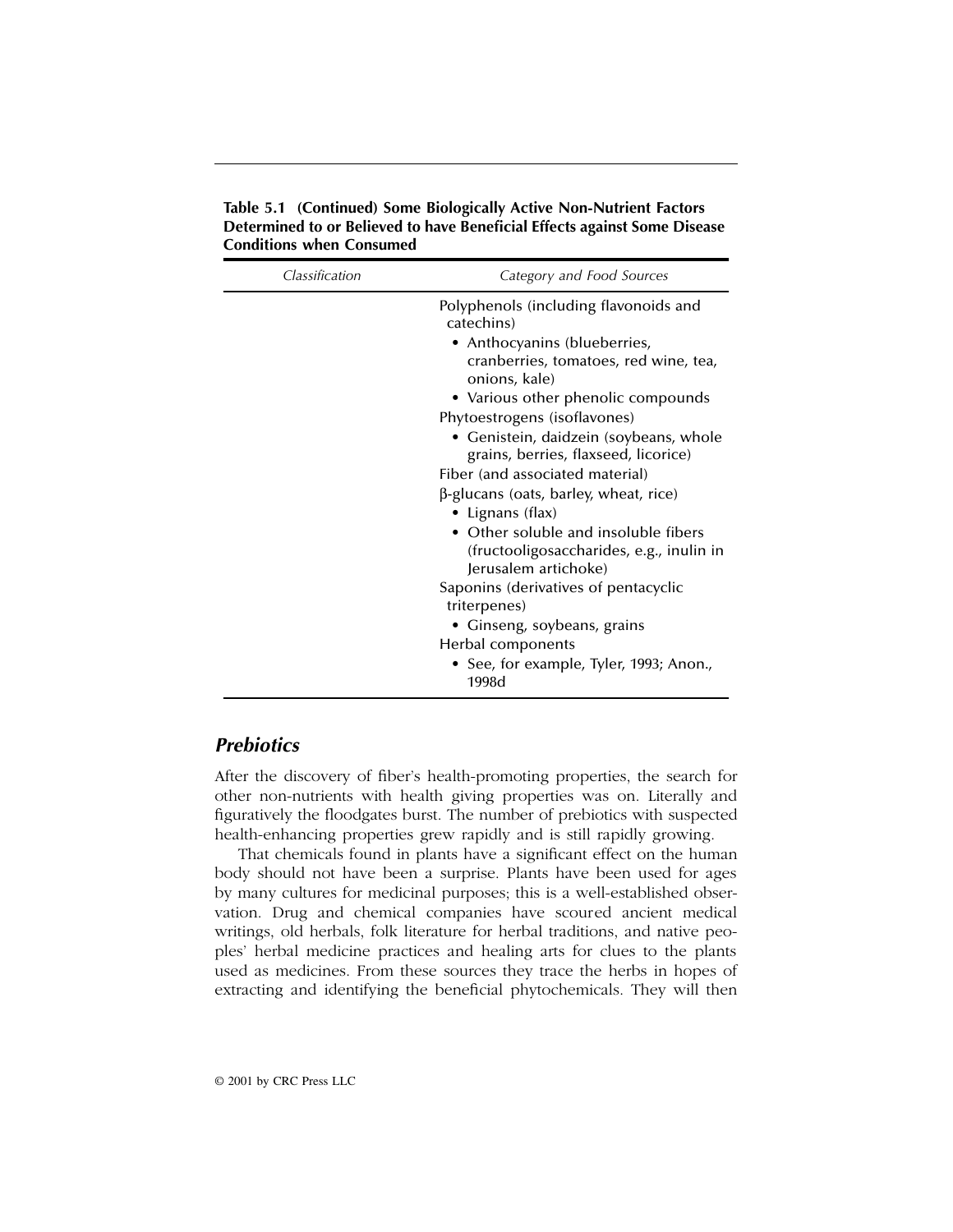<span id="page-13-0"></span>use them as raw materials to adapt as medicines, as food ingredients, or as initial building blocks for industrial materials.

Phytochemicals comprise a diffuse group including some micronutrients and a motley variety of chemicals with medical, stimulatory, flavoring, coloring, texturizing, antioxidant, non-caloric sweetening, narcotic, etc. properties. Some of the phytochemicals whetting the interests of food scientists and food manufacturers alike are (see also, Zind, 1998):

- Antioxidants. Vitamins C and E long known for their antioxidant properties have been used as such in foods. Both are reported to have a positive effect on the immune system and as well there have been reports of beneficial effects against cancer and cataracts (Elliott, 1999).
- Tocotrienols and γ-oryzanol. Both are sterols which are found in rice bran oil. γ-oryzanol is claimed to reduce plasma cholesterol, lower cholesterol absorption from the gut, and inhibit platelet aggregation (McCaskill and Zhang, 1999). The tocotrienols, similar to the tocopherols, are good antioxidants and also reduce cholesterol.
- Lycopene and carotene. The carotenoids are found in a variety of plant sources (Nguyen and Schwartz, 1999) but are especially plentiful in a common source, tomatoes. Carotenoids have been linked to a reduced incidence of cancer, particularly cancers of the prostate gland, lung, and stomach (Astorg, 1997). β-carotene also has antioxidant properties.
- Isoflavones. Genistein and daizein are proteins possessing estrogen-like properties which appear to inhibit cancer growth by stopping angiogenesis.
- ω-3 fatty acids which are found in the fats and oils of plant sources and also many animal sources (Ahmad, 1998). Some important fatty acids of this type and the related  $\omega$ -6 type are palmitoleic, oleic, linoleic, and arachidonic. They play an important role in reducing the incidence of atherosclerosis and certain cancers.

Food manufacturers are eager to incorporate these into their food products and so promote the health benefits of their products.

Prebiotics are foods themselves or components of foods such as pea flour, sweet lupin meal, β-glucan, inulin, and other oligosaccharides especially those found in soybeans that have been used for centuries in many food products by the Chinese and Japanese (Katz, 1999). Petesch and Sumiyoshi (1999) report extensively on a conference on the nutritional benefits of garlic. Block (1985) had earlier written on the chemistry of garlic and onions and provided some explanation for their medicinal properties.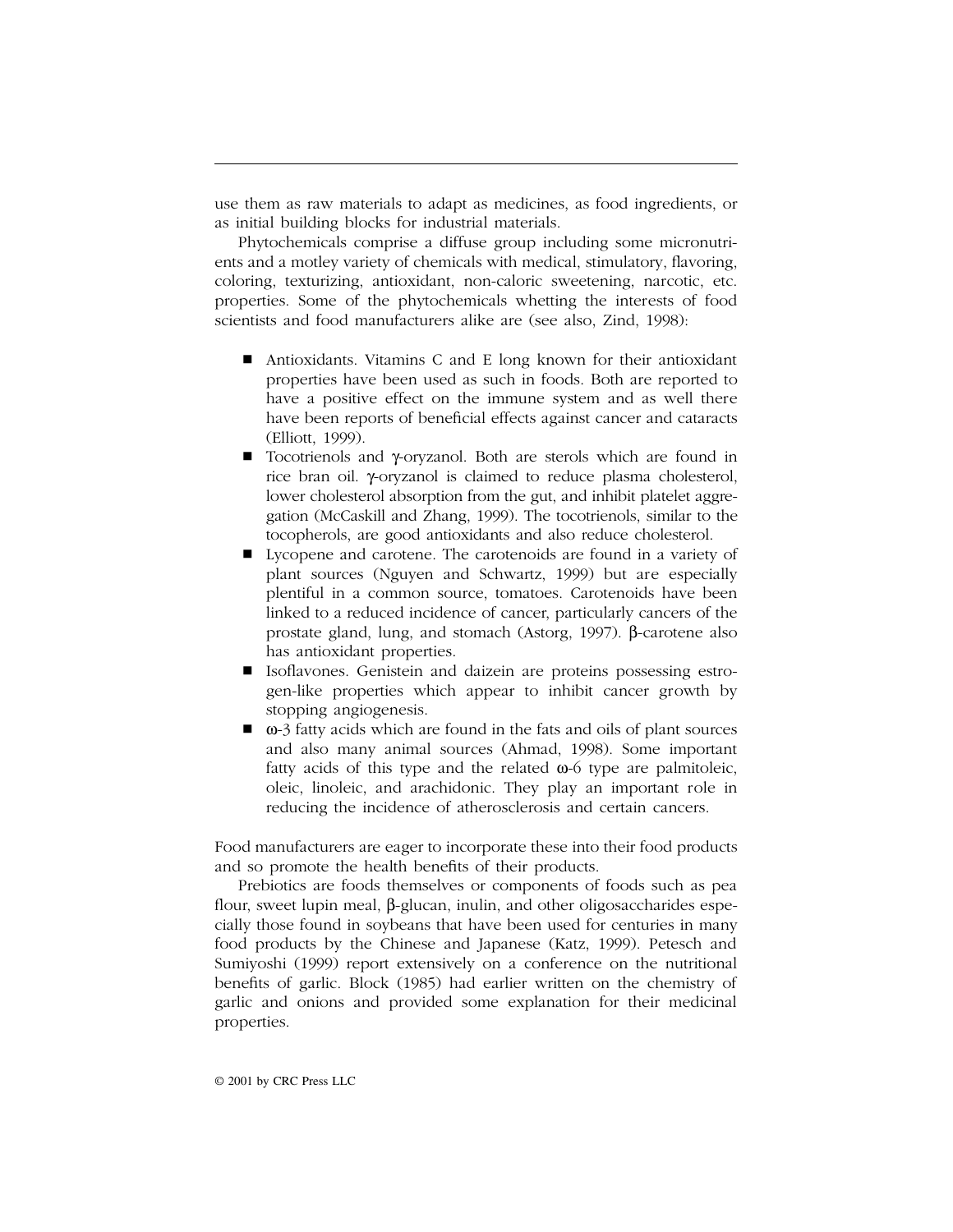Confounding this presumed value of the prebiotics in the diet, there is controversy over their effectiveness. For example, there is contradictory evidence from epidemiological studies that suggests fiber does not have the protective effect against colorectal cancer as claimed. Fuchs et al. (1999) in a study of 88,757 women between 34 and 59 years of age conducted over a 16-year period could not produce evidence of any protective effect of dietary fiber against colorectal cancers or adenomas. So even with the nutraceuticals there is confusion about their benefits in the diet.

#### *Probiotics*

The activity of added microorganisms, the probiotics, in the gut produces a beneficial effect on the health of the individual. The ways in which this benefit is derived are slowly beginning to be elucidated. The addition of probiotics to the diet can be done with fermented foods as the vehicle or with either live or dead cultures directly. Live microorganisms have been used in foods for some preservative action that they offer for many centuries and by many cultures (Fuller, 1994; Knorr, 1998), for example:

- Alteration or removal of a sensitive, unstable substrate in a food, e.g., desugaring of egg whites or winemaking
- Acidification of the food to pH ranges inimical to food spoilage microorganisms, fermented vegetables (sauerkraut, various types of kimchi, bean curds, tempe) and fermented meat products (various sausages)
- **Production of some protective antimicrobial agents by the added** microorganisms which when ingested provide protection against microorganisms of public health significance
- The addition of beneficial (and benign) microorganisms to overgrow potentially hostile microorganisms originating in the food

Yogurt and cultured milk products, without too much stretch of the imagination, fit all the above. Microorganisms are introduced as starter cultures in meat or dairy products or they are present naturally in a food and selected through salting procedures, i.e., sauerkraut manufacture or other fermentation processes. Kimchi has been touted as a functional food with both probiotic and prebiotic characteristics (Ryu and West, 2000). Speck et al. (1993) describe the use of *L. reuteri* in acidophilus milk and products such as Sweet Acidophilus™ and BRA milk (*Bifidobacter* species, *L. reuteri*, and *L. acidophilus*) sold in Sweden. Knorr (1998) provides a lengthy list of products and their associated microorganisms.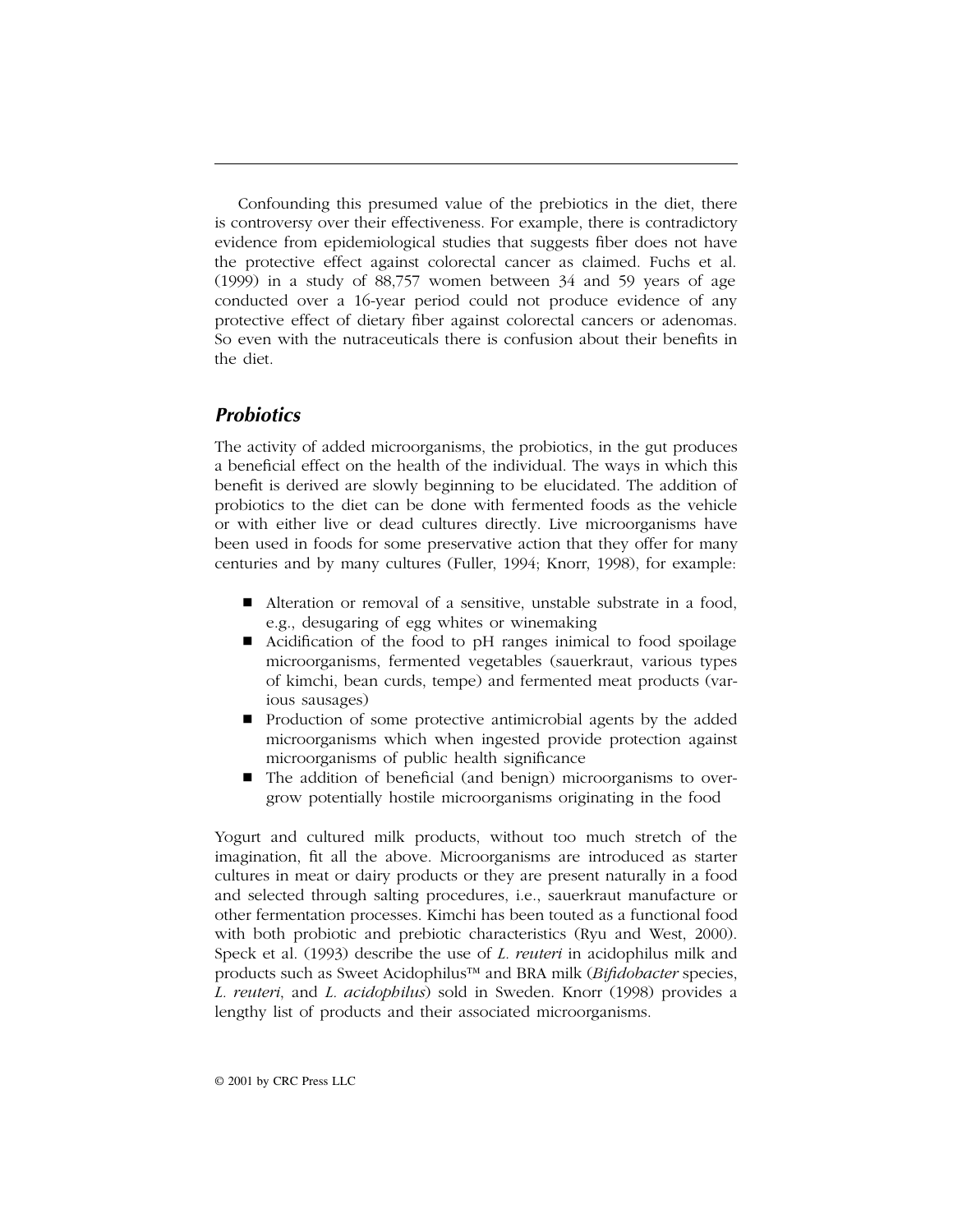Sanders (1999) reviews current thinking on the action and mechanisms of probiotics in the body. In addition, she lists strains of microorganisms with the reputed biological activity and diseases that they are believed to repress.

Brassart and Schiffrin (1997) discuss mechanisms for the beneficial action of probiotics and describe the possibility of designing products not only for healthy consumers but for clinical trials with sick people. They discuss both probiotic concepts of treatment using live micro-organisms and prebiotic concepts for treatment in which substrates (for example, oligosaccharides) on which the microorganisms feed are themselves fed to patients. Ishibashi and Shimamura (1993) describe the extensive applied research and product development that have occurred in Japan since the middle of the last century. Japan has been much quicker to adopt bifidus products (those utilizing Bifidobacteria) than have other countries.

Many areas of research for both prebiotic and probiotic components of foods remain to be explored further before effective new products can be developed for consumers in the new millennium to complement the enormous number of traditional fermented vegetable, meat, and dairy products that are available. Where, and at what site, in the gut are probiotics (and prebiotics) most effective? How can clinical trials using selected probiotics be undertaken (Brassart and Schiffrin, 1997)? Lee and Salminen (1995) discuss the need for more research to enhance the stability of probiotics and to define optimum concentrations for both traditional and new food products. These issues require answers before commercial advantage can be taken of prebiotics and probiotics.

#### *Functional Foods: The Nutraceuticals*

There is some dispute over the proper name for these factors. Many prefer that the term functional food be limited to foods containing prebiotics or probiotics, that is, be applied only to foods providing a health benefit. Nevertheless, nutraceuticals is the popular term in vogue; one used by many scientists themselves and is much more picturesquely descriptive of their value in nutrition.

In [Table 5.2](#page-16-0) some of the effects of pre- and probiotics are listed with proposed mechanisms of action. Because many prebiotics are strong antioxidants, it is believed that this property contributes to their biological activity. However, the simple and uninformative statement "boosts the immune system" begs the question, "How did the nutraceutical boost or stimulate the body's immune system?" Caragay (1992) describes one schematic for explaining some of the benefits of phytochemicals.

A growing interest in alternative medicine, that is, the use of herbal preparations used in folk medicines, has spurred the development of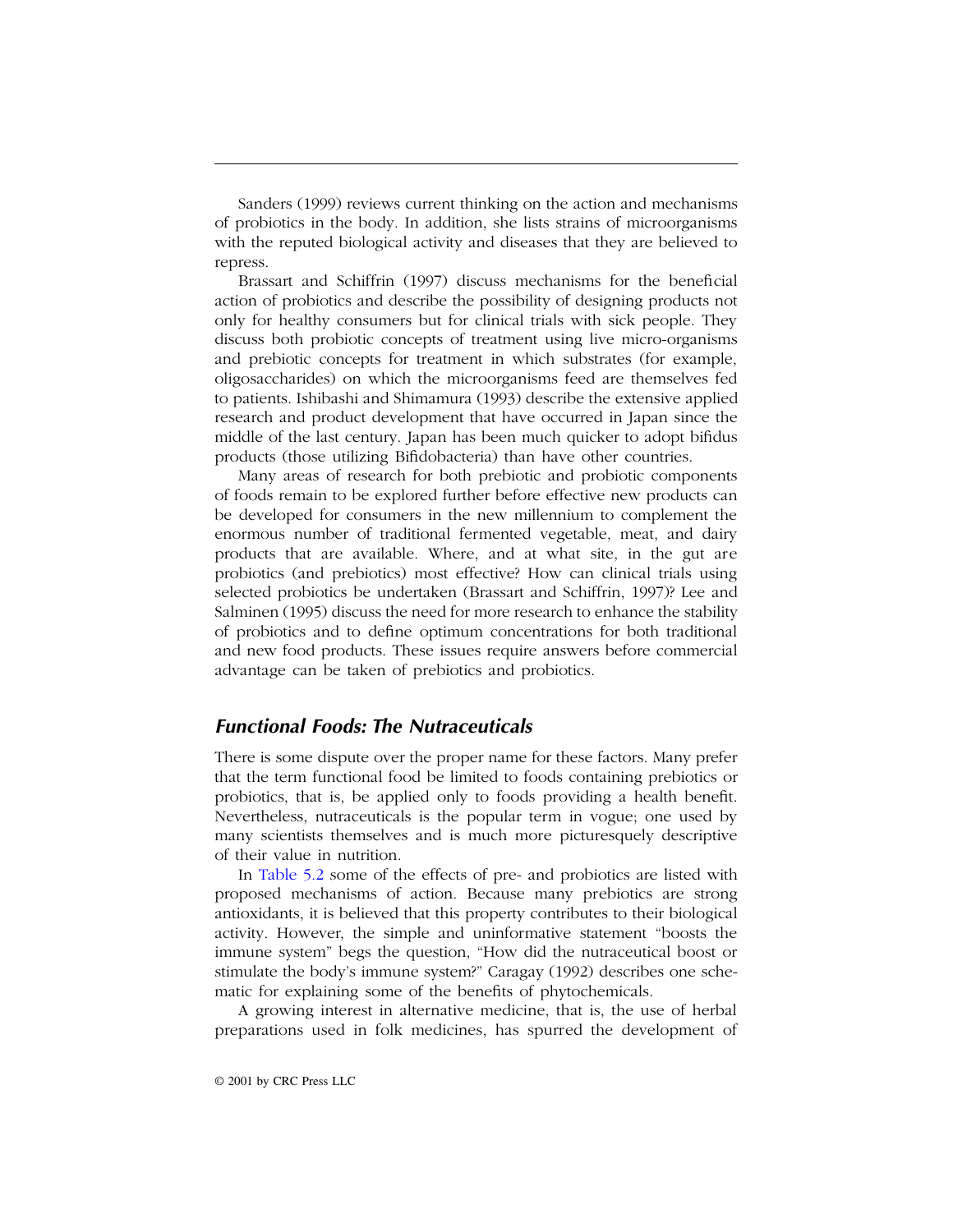| Probiotics                                                                                                                                                                                                                                           | Prebiotics                                                                                                                                                                                                                                                                                                                                                                                                                |
|------------------------------------------------------------------------------------------------------------------------------------------------------------------------------------------------------------------------------------------------------|---------------------------------------------------------------------------------------------------------------------------------------------------------------------------------------------------------------------------------------------------------------------------------------------------------------------------------------------------------------------------------------------------------------------------|
| • Overgrowth of pathogenic<br>bacteria in the gut by benign<br>bacteria<br>• Detoxification of toxic or<br>carcinogenic factors in the<br>intestinal tract<br>• Hydrolysis of lactose<br>• Stimulation of immune system<br>• Antihypertensive effect | • Provide factors for or stimulate<br>growth of probiotics<br>• Tumor suppressors<br>• Act as antioxidants to remove<br>toxic free radicals<br>• Stimulation of the immune<br>system<br>Block or delay progression of<br>cell growth and precancerous<br>lesions<br>• Improve circulation<br>• Have an antibiotic action<br>against pathogenic<br>microoganisms<br>• Influence cognitive function<br>• Reduce cholesterol |

<span id="page-16-0"></span>**Table 5.2 Suggested Modes of Action of the Prebiotics and Probiotics**

non-prescription medicines, food supplements, and herb-based ingredients to be used in or on foods as well as new products. There has been a frenzy of research activity to find and identify the active components, the phytochemicals in herbals and foods, that have the promised benefits. When these have been identified:

- Isolated fractions containing the active components can be used as medicines.
- Their presence in foods can be enhanced through conventional or unconventional breeding techniques, for example, carrots with more carotene (Zind, 1998).
- Concentrates of isolated fractions can be used as ingredients to make finished foods.

At present, research is directed at developing methodologies for detecting and quantitatively analyzing their presence in foods. It is imperative that accurate methods be developed in order that:

- A dose/response correlation can be made.
- The action mechanism in the body can be understood. A major question still very much open is where, and in what form, do the prebiotics go in the body to produce the effects they have?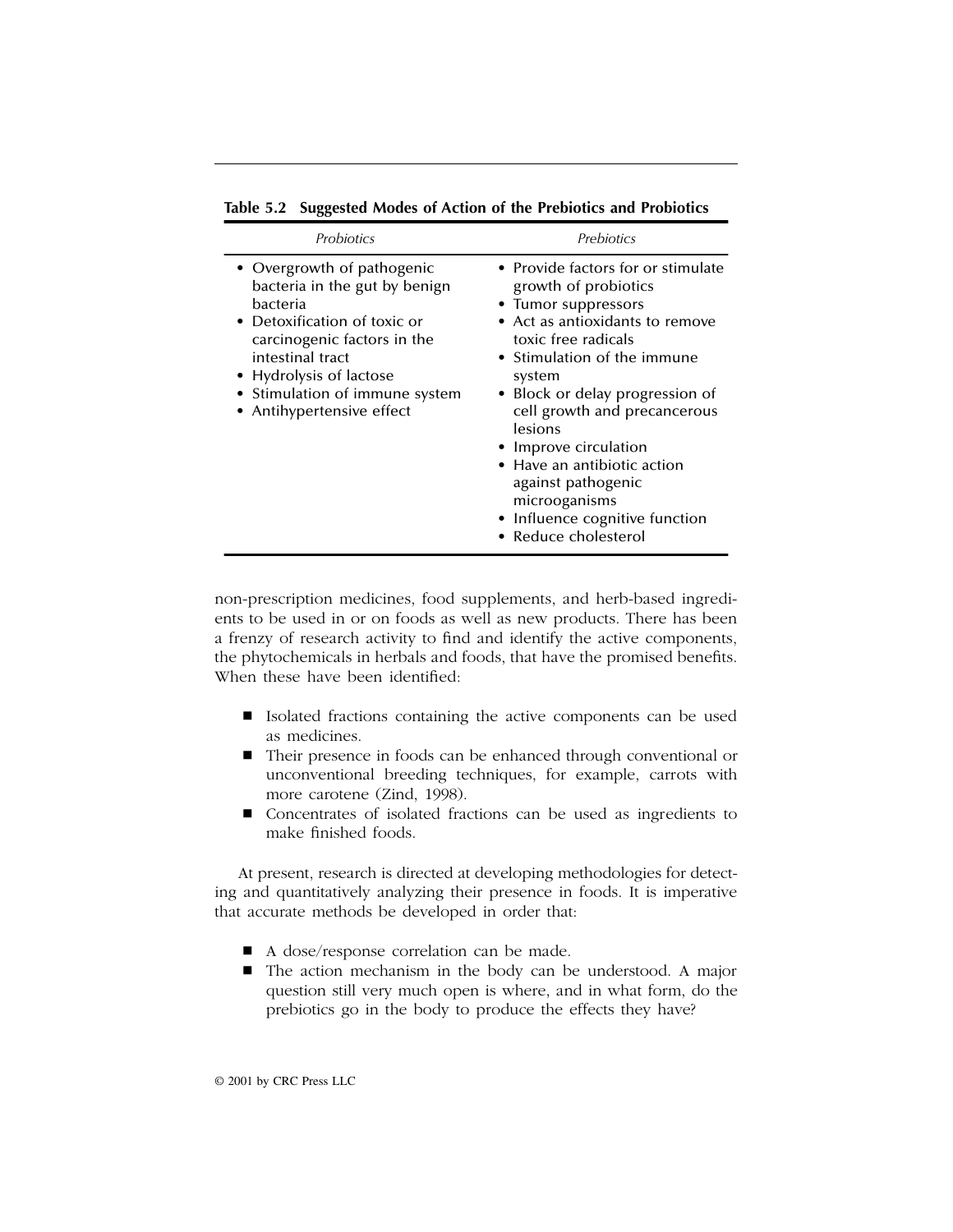## **Challenges for the New Nutrition**

As Young (1996) has put it

*"The science of nutrition has moved…to understanding the physiological and genetic mechanisms by which the diet and individual food components influence health and disease."*

This new nutrition opens up a Pandora's box of ills and hopes. There are now opportunities to develop food products directed to specific health problems as, for example, anticarcinogenic foods or foods to improve cognitive ability or for use in particularly stressful situations such as occur in space flight, training for athletics, or in convalescence from trauma or surgery. There are already, for example, sports drinks, i.e., drinks designed to rehydrate the body rapidly or to provide energy or enhance energy metabolism during strenuous activity (Brouns and Kovacs, 1997).

But problems have arisen and will continue to arise for both food manufacturers and for legislators with these new opportunities.

#### *Problems Presented by Functional Foods for Manufacturers*

There has been a mad rush to capitalize on the consumer's quest for a long and healthy life free from debilitating diseases. It is obvious that interest in food factors that contribute to the prevention of disease, repair damaged DNA, have a hormonal regulatory effect, and enhance the body's immune system would have excited the scientific community and of food manufacturers.

The popularity of biologically active non-nutrients as subjects at scientific, technical, and trade conferences and exhibitions is immense. In the period from January 1998 to December 1999 there were more than 22 major events in 10 countries representing every continent except Africa and South America. These meetings were devoted to some aspect of nutraceuticals and functional foods as anticarcinogens, as marketing tools, or as food ingredients. They had titles such as:

Functional Foods: Beyond Vitamins and Minerals

Global Developments and Opportunities in Functional Foods and Nutraceuticals

Herbal Extractions as Food Ingredients, Medicines, and Supplements Chemical and Biological Aspects of Dietary Anticarcinogens

This unscientific sampling of meetings excludes minor conferences and courses and omits generic food conferences such as those sponsored by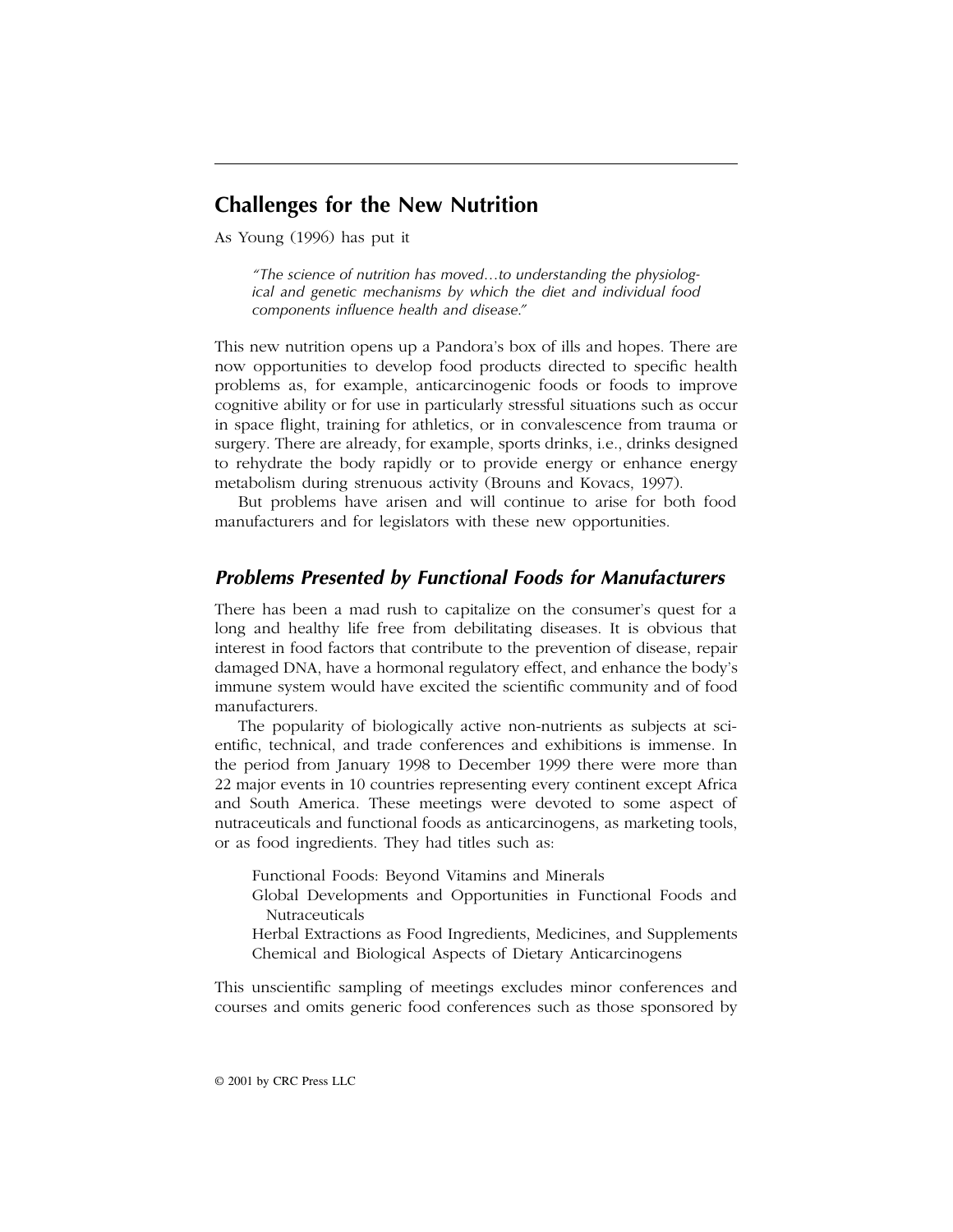professional food, trade, or international associations whose conferences may have had individual sessions on functional foods.

The motivations of both scientists and manufacturers, however, may be vastly different. Scientists want eventually to identify and isolate those phytochemicals in foods having the beneficial effects of providing a long and healthy life.

The individual manufacturer is caught in a difficult situation. On the one hand there is an opportunity to develop new products with unique health benefits. At the same time, unfortunately, these phytochemicals already have the attention of customers/consumers and competing food manufacturers. The health(y) foods bandwagon is a popular one that all manufacturers want to be on.

On the other hand, unfortunately for food manufacturers, many of the promises the new products offer have not been clearly established; their safety for all populations has not been determined; and new product development costs money.

Manufacturers want to be able to inform their customers/consumers of the benefits of their products. Yet labeling and advertising regulations must protect customers/consumers from the hyperbole that often accompanies advertising claims. Some examples of announcements, taken from the Institute of Food Technologists Web site in the early months of 2000, are

- "add more than value to your food and beverages…add life, with Polyphenols" to describe products put out by Templar Food Products
- "…herbally-active, protein enriched frozen juice bars" which contained chromium, manganese, 100% of the daily requirements of Vitamins A, C, and E, as well as protein. These products were from Cold Fusion Foods.

With the rise in availability of these products also came a warning from the health professionals of the dangers some nutraceuticals might pose for people, especially people on medications and young children eating nutraceutified candies and snacks.

Manufacturers face the problem of trying to inform the public of the benefits of a new product in a product area where, metaphorically, shifting sands prevent the establishment of a firm product identity.

Both scientists and manufacturers work, or should work, hand-in-glove. Without tasty and desirable products developed by manufacturers, the health-giving components identified by the scientists would not be delivered to the consumer.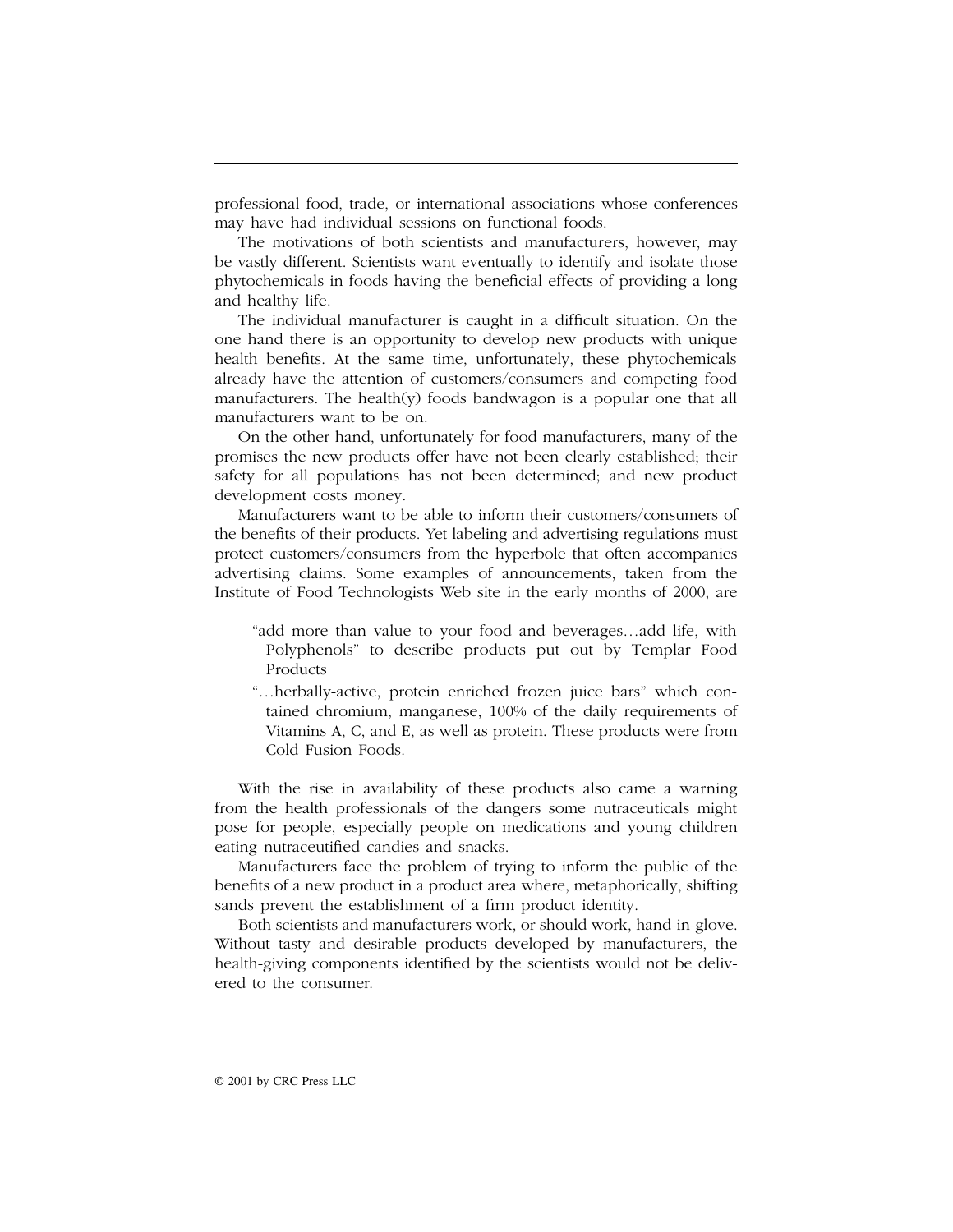#### *Delivery Systems*

Delivery systems of phytochemicals have taken many forms. One candy manufacturer was adding phytochemicals which were purported to prevent cancer, bolster the immune system, and reduce cholesterol in the candies it manufactured (Zind, 1998).

Ice cream has become a vehicle for supplementation. It has been flavored with green tea (a source of catechins), ginger, avocado, sesame, wasabi, and capsaicins (hot pepper principle) to become a nutraceutical. Fiber and calcium compounds have been added to beverages.

The lowly potato chip and other snack foods, such as corn puffs, have had herbals and plant extracts such as ginseng, St. John's wort, ginkgo biloba, or kavakava added to them (Abu-nasr, 1998). The promotional gimmick would be that they would promote long life (ginseng); improve memory (ginkgo biloba); combat depression (St John's wort), and aid relaxation (kavakava).

These products and others with added chemicals join a growing list of products with added calcium to enhance calcium intake, with added caffeine to combat drowsiness, with creatinine as an aid for body builders, with added fiber to assist in lowering cholesterol, and so on. The marketing gimmick is to provide old products with a new role by giving them a functionality. By providing soft drinks with calcium, protein, or vitamins, they have been moved from a refreshment role to a functional one as a nutrified beverage; snacks with either St. John's wort or kavakava are given a medicinal role.

Manufacturers need to convince customers/consumers of the benefits — and justify the extra cost — of the enriched products. That is, they will have to develop effective means to communicate the health benefits to a frequently skeptical and jaded public about medical claims or health properties of foods.

#### *Problems for Food Legislators*

For legislators, the problems will be twofold:

- 1. Safety. First and foremost, the safety of the specific phytochemical in the concentrations used in a food must be clearly established. Like any other additive, ingredient, or medication, safe limits for all members of the public need to be established.
- 2. Regulation. Standards for health statements or claims must be promulgated in a manner fair and truthful to both manufacturers and customers/consumers.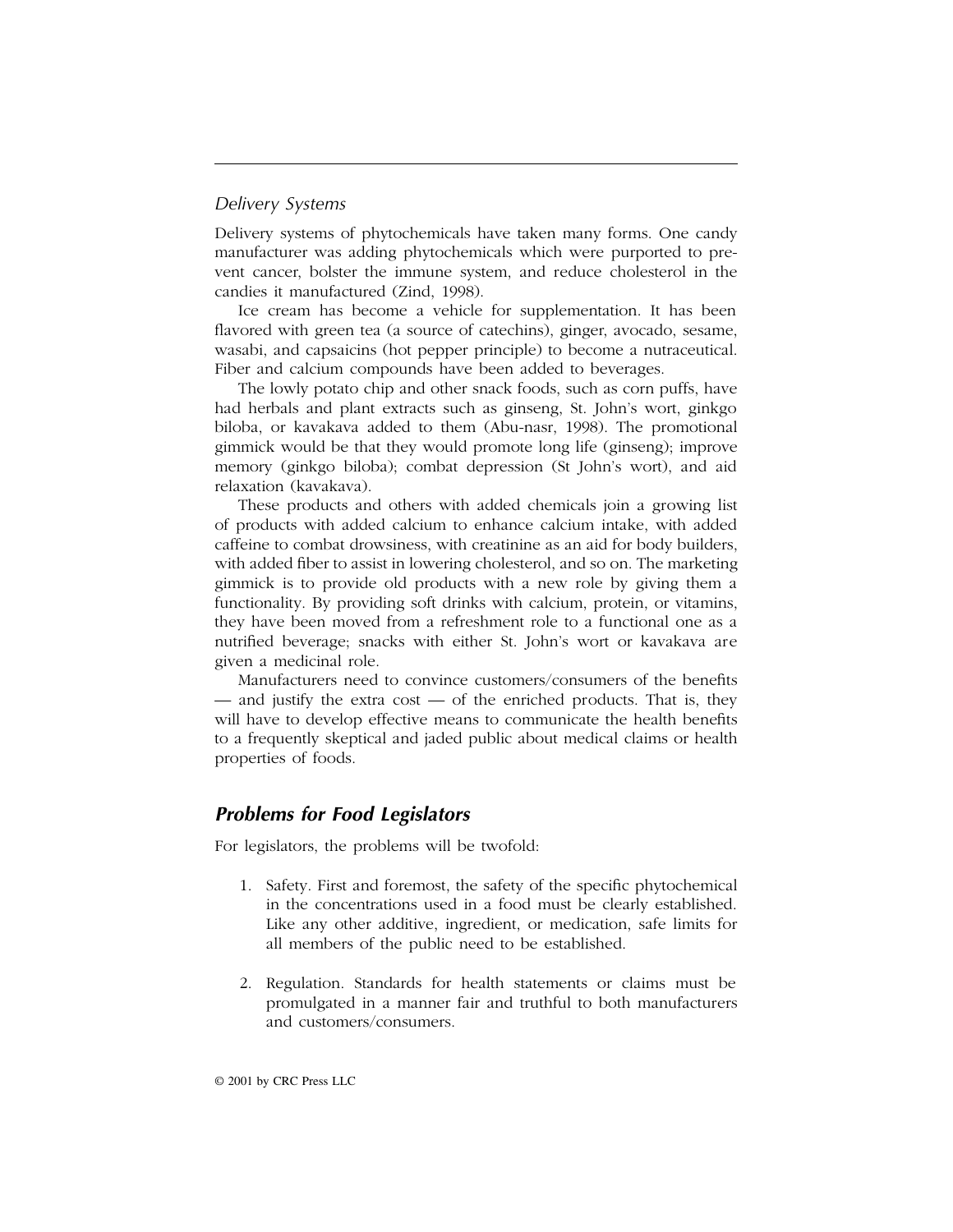#### *Safety*

Safety concerns are paramount. Phytochemicals are biologically active materials. Usage levels in prepared foods at concentrations higher than naturally found in a source food may not be safe for all populations. The presence of phytochemicals in common non-source foods, i.e., foods in which phytochemicals are not normally found but into which they have been added as an enhancement, may be harmful to some populations who eat a lot of the enhanced foods. For example, snack foods targeted for children or teenagers who are voracious snack food consumers may not be appropriate vehicles for supplementation with phytochemicals.

Chung et al. (1998), Kardinaal et al. (1997), and Hasler (1998) all have expressed a need for further research on the safety of functional foods in which the phytochemicals are found. Their concerns are many:

- How these phytochemicals work in the body is not clearly understood. What are the side effects?
- $\blacksquare$  How nutrients in the rest of the diet might influence the activity of these phytochemicals or be influenced by them is unknown.
- There are no toxicity data on these substances. At best, there is only anecdotal information. Therefore there is no information on what acceptable dose levels might be for different segments of the population.
- There is also a danger of physiological interactions of phytochemicals with other medications that consumers might be taking at the same time.

Hasler, in particular, sees the need to balance benefits and risks with the use of foods containing physiologically active substances.

Chung et al. (1998), for example, review one phytochemical group, the tannins. These display rather ambiguous properties. On the negative side, tannins have hepatotoxic activity. They also display antinutritional activity since they can form complexes with digestive enzymes and proteins. The nutrient value of food is thereby reduced. Epidemiological studies have demonstrated high levels of mouth, throat, and oesophageal cancers in people using betel nuts, or the herb tea called *mate*, and who use sorghum as a staple in their diets. All these products are rich in tannins. Chung et al. also report on a study in which a positive relationship has been noted between the incidence of tea drinking and that of stomach, lung, and kidney cancers.

On the positive side, these authors also report on studies that demonstrate that the tannins have antimutagenic, anticarcinogenic, and antimicrobial activity including some antiviral activity. In the case of the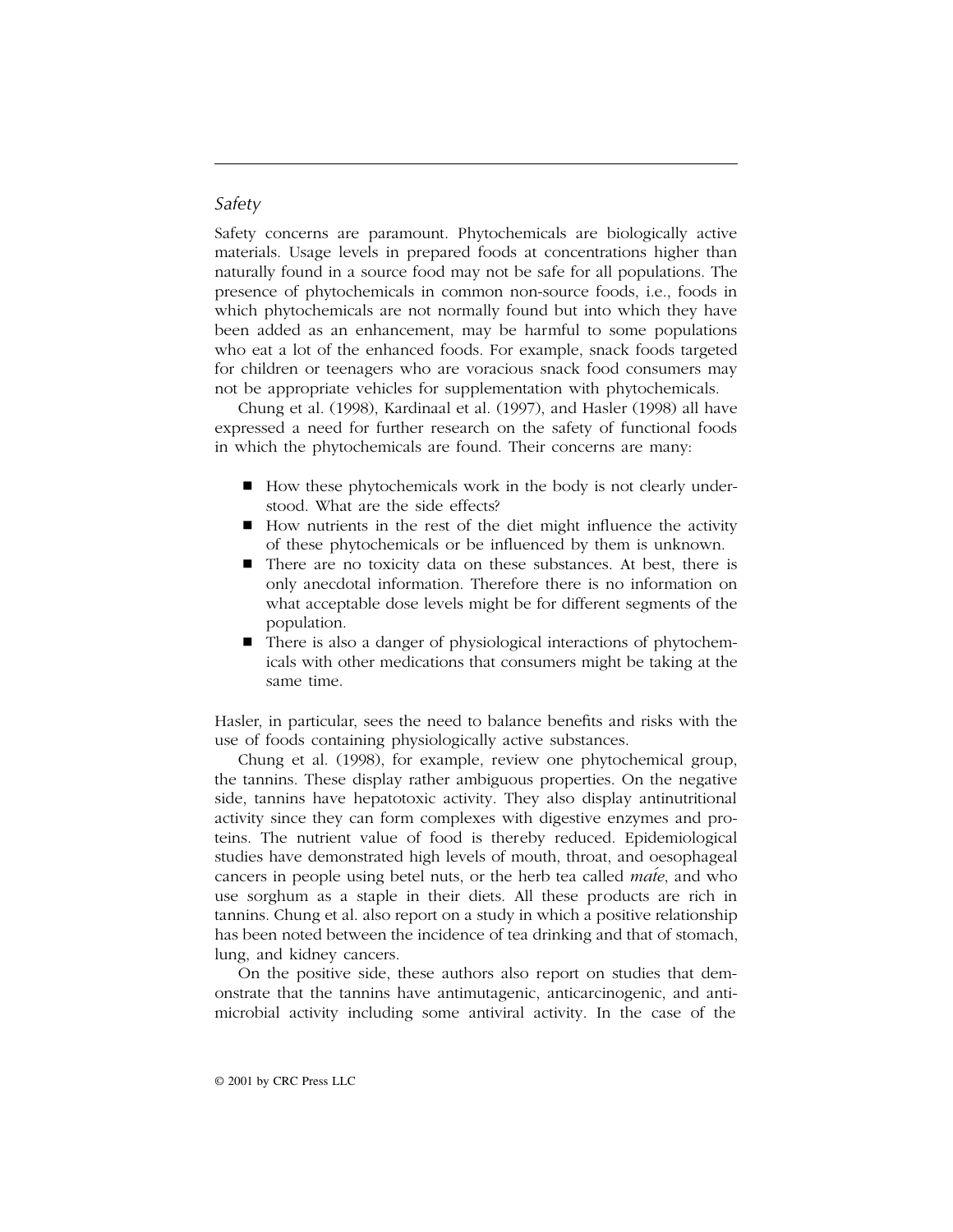ambiguous effects of the tannins, Chung et al. (1998) suggested that the effectiveness of the tannins for health promotion might be dose-specific.

Such dose specificity presents legislators with a dilemma because there are good and bad sides. There is a confusing array of promises and denials that will accompany any research into food components with biological activity to be used as viable adjuncts to the diet. Much more research must be done to clarify the value, or the danger, not only of the tannins but of many other phytochemicals.

Herbs and herbal preparations present a slightly different situation. Here a different cautionary note must be sounded. These preparations do have a long, substantiated history in folklore as cures for some maladies and, indeed, herbs have been the basis for many modern medicines. Many of their active chemicals have been rigorously studied by scientists. They have through this history developed a veneer of respectability. Herbs are readily available in most health food stores as well as mainstream supermarkets where they are sold as preparations for teas or tisanes.

Tyler (1993) and others have suggested several dangers respecting the sale of herbs and herbal preparations:

- Are they what they are claimed to be? That is, do labeled packages actually contain the herbs they are labeled with? Not all parts of herbs are effective; that is, roots, leaves, seeds, stems, flowers, bark, etc. may contain no or high concentrations of the phytochemical. Many countries do not have any regulations for the verity of herbal preparations.
- Herbal preparations are not standardized with respect to the active ingredient(s) that they contain. Do they contain the active phytochemical in the concentration claimed and are they safe concentrations?

When such unstandardized products are used as ingredients in food products the question then arises: Are they safe for all segments of the population?

Tyler (1993) does not give all the herbals a clean bill of health. Ginseng has a very low level of risk even with excessive use. St John's Wort also is relatively safe but may with some people and at high dose levels cause a photosensitivity. Ginkgo biloba extracts do promote vasodilation with improved blood flow but very large doses can have unpleasant side effects.

At the present state of nutritional awareness possessed by the general public and their obsessive desire for a quick cure for diseases which ravage them, consumers are vulnerable to exaggerated advertising. Women, for example, who know they are likely candidates for breast cancer might be swayed by genistein- or high-carotene-containing products. On the other hand, there is the eagerness of manufacturers to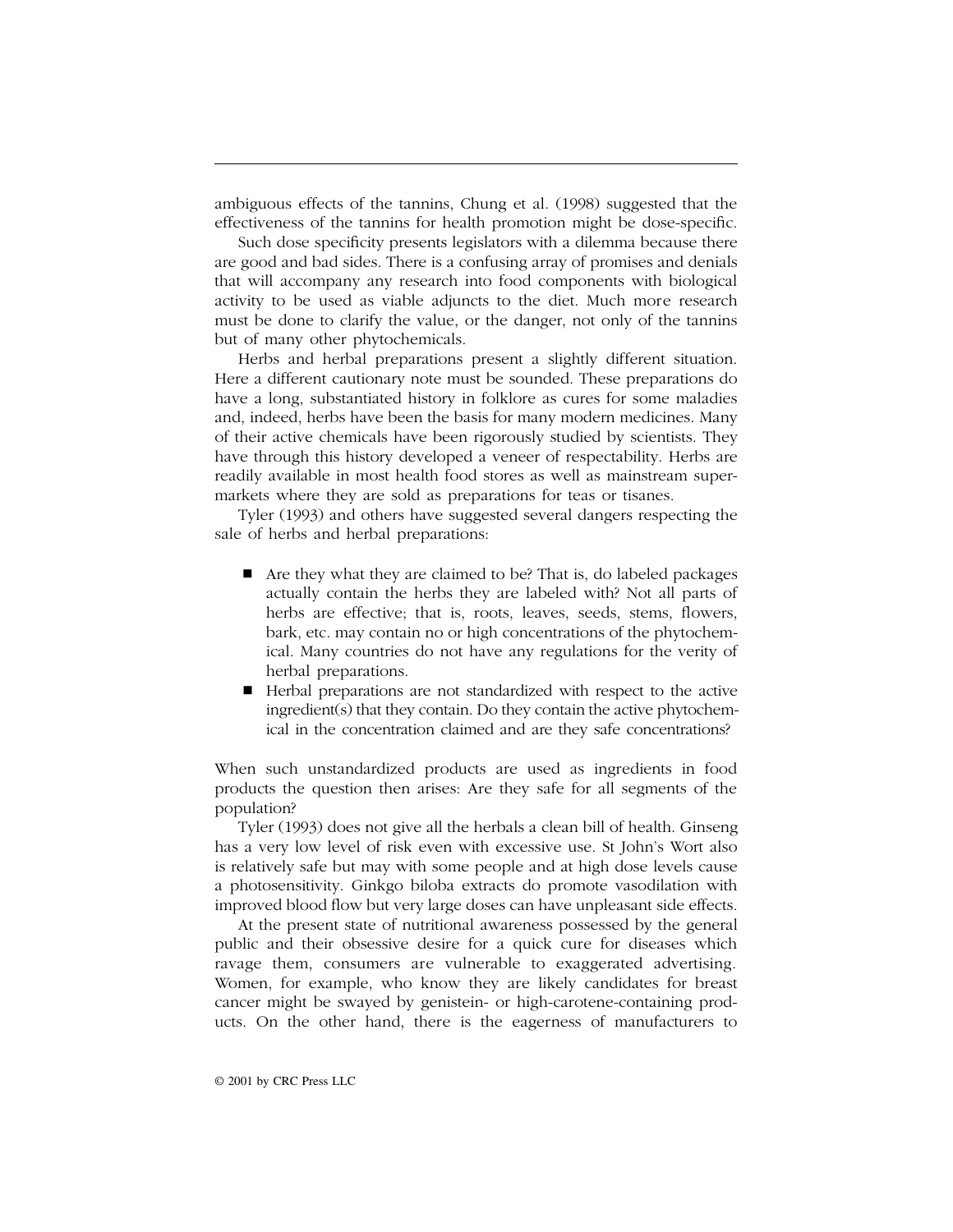capitalize on "being the firstest with the mostest" with products to capture a market niche. How safe are these products for consumers and who is to judge the suitability of these products for consumers concerned about their health?

Scientists, who stand to benefit from the financial support of the food industry, and the food industry, which stands to benefit from the findings of scientists, need to find some means to communicate their findings and promote products based on these findings. Neither wants to disseminate misinformation to or endanger the health of customers and consumers.

Such knowledge as this new science of nutrition is bringing into the hands of entrepreneurially spirited hucksters and promoters has spawned a host of new food products. The U.S. government has relaxed restrictions on food manufacturers' health claims. Already warnings have appeared from the medical profession and scientists about the overuse of products containing nutraceuticals especially in conjunction with conventional drug therapy.

#### *Regulation*

It would be only natural that if a food substance had a proven, or even a highly suspected, role in combating a disease condition or in preventing its occurrence or was able to combat memory loss or depression, that there would be a strong motivation for the consuming public to want the food containing that substance. This need by customers/consumers would be sufficient cause for food manufacturers to produce attractive and tasty products with that particular component in them. And it would be equally desirable to want to tell customers and consumers alike that this beneficial substance was in the product.

Proper regulation can only come when safety data applicable for all populations of consumers and good analytical procedures are in place, and uniform standards for products have been developed.

## **Genetics and Nutrition**

*"Tell me what you eat, and I will tell you what you are."*

#### A. Brillat-Savarin, *Physiologie du Goût* (1825)

Nutritionists, at the close of the second millennium, were well aware that "one shoe didn't fit all" respecting the body's nutritional requirements. That is, a single set of nutritional guidelines could not adequately meet the needs of all members of the population in all possible physiological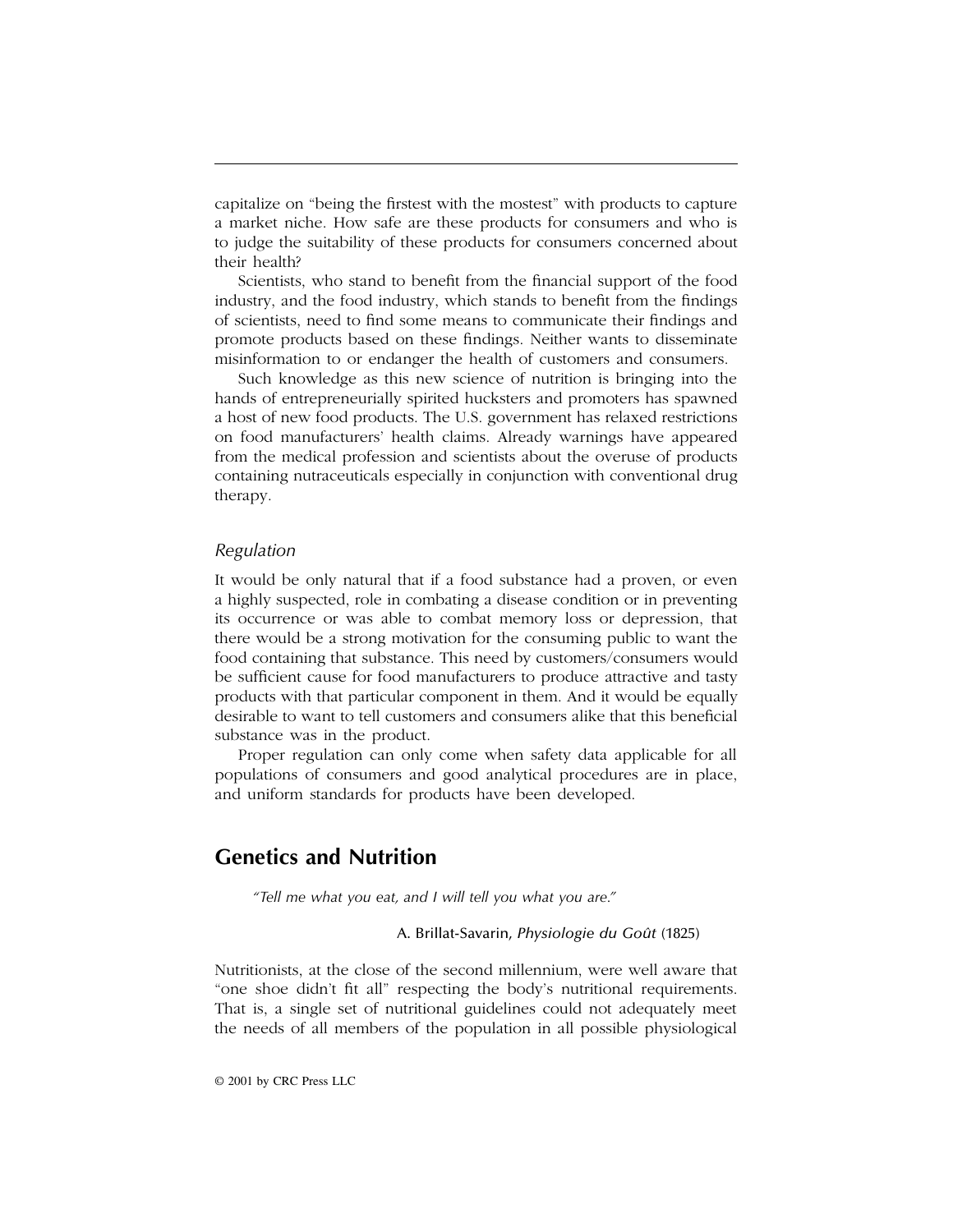states under all environmental conditions and all levels of activity. Earlier concerns were with the nutritional problems associated with undernutrition for which nutritional guidelines then in place worked reasonably well. They were not appropriate for nutritional problems associated with over-nutrition or the prevention or combating of chronic diseases. Thus guidelines had to be described for:

- Age of the consumer. Growing children obviously have more demanding needs as their bodies develop. Similarly, the nutritional needs of the elderly differ from those of young, vigorous adults and teenagers.
- Physiological condition of the body. Pregnant women, lactating mothers, and convalescing patients have more critical nutritional requirements.
- Geography and climate. People in tropical climates do not require the same caloric density of food as those living in arctic conditions.
- Activity levels. The heavy laborer, the athlete in training, the sedentary desk worker, the pressured, harried executive, the soldier on stressful military duty all have very different nutritional needs.
- Body composition. An individual's sex, body size, and weight also contribute to the nutritional needs of the individual.

These were all well-documented factors in establishing nutritional guidelines in the twentieth century. But even these were not enough.

Closer examination of feeding trials by nutritionists began to detect familial traits which led directly to the probability of genetic factors in nutrition. Why did heart disease run in families? Or overweight? Or high cholesterol? Or diabetes? Why, for example, would oat bran bring about a reduction in cholesterol in some people but not in others (Simopoulos, 1997)? Clearly, there was some other factor, perhaps a genetic contribution.

An interesting and statistically significant correlation was noted between the genetic taste marker, 6-*n*-propylthiouracil, and a preference for cruciferous vegetables and green and raw vegetables. People can be classified according to their ability to taste this marker: Some cannot taste it; some can taste it a little (medium tasters); and some react violently to the taste (strong tasters). Drewnowski et al. (2000) tested women with and without breast cancer. Those who were medium or strong tasters of the genetic marker disliked the vegetables most. They were less likely to have eaten cruciferous vegetables which have anticarcinogenic phytochemicals. There is an intriguing relationship here that requires further investigation. Duffy and Bartoshuk (2000), using the same genetic taste marker, reported in a small sample of women that a woman's liking for sweet and high fat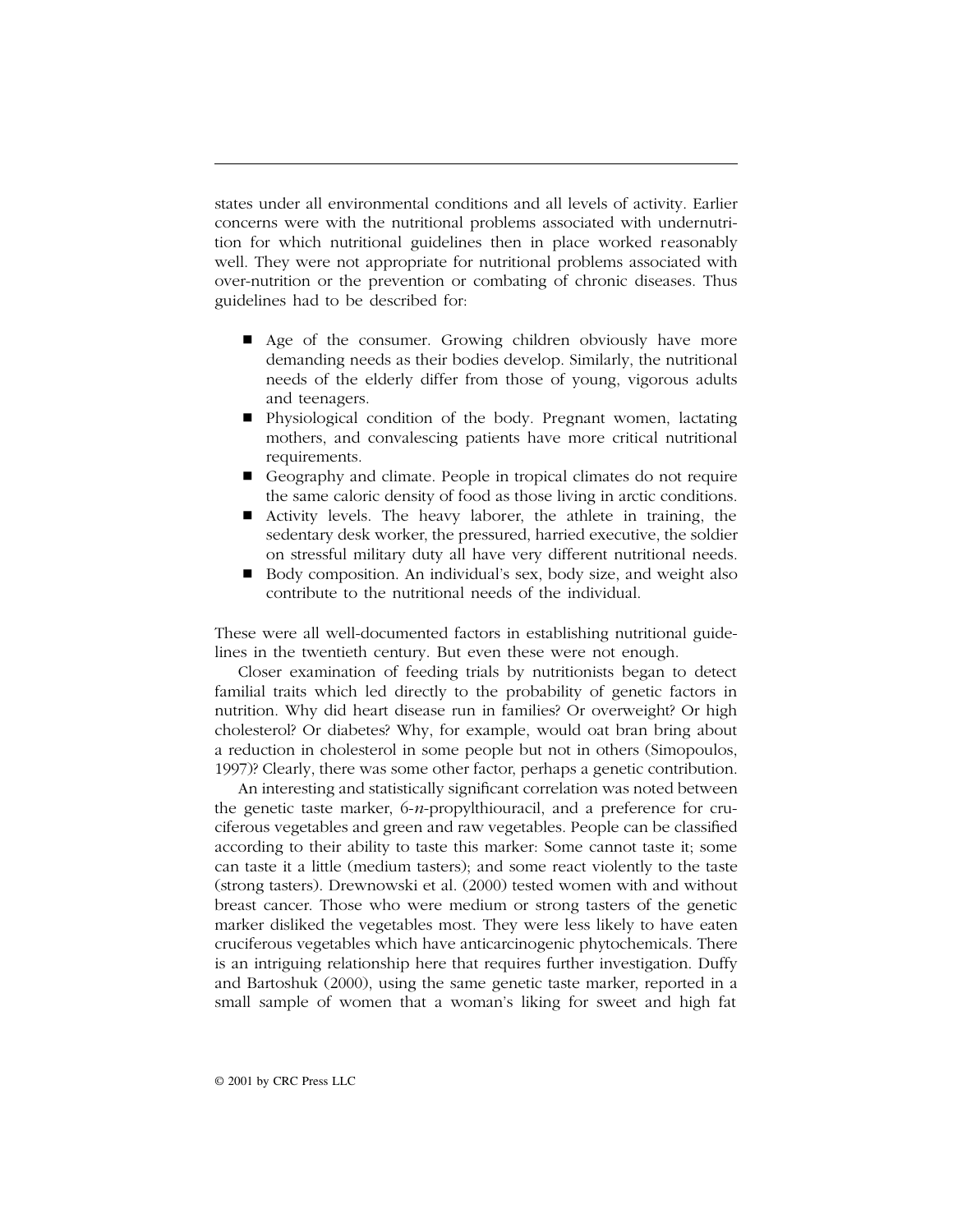foods declined as her taste perception of 6-*n-*propylthiouracil increased. No similar observation was noted in men.

Phenylketonuria has been known for many years. This is a genetic disorder in which those afflicted cannot assimilate the amino acid phenylalanine. Cystic fibrosis is also a genetic disorder. It has long been recognized that individuals with cystic fibrosis are fat malabsorbers. Now research conducted by Alvarez and Freedman on mice genetically altered to have cystic fibrosis has shown that the fatty acid docosahexaenoic acid reversed these symptoms in mice (Maugh II, 1999; see also, the Cystic Fibrosis Foundation's Web site http://www.cff.org/news9910a.htm). This was reported at the North American Cystic Fibrosis Conference in Seattle on October 9th, 1999.

The past 20 or so years has seen a growing awareness of genetic variation and dietary interaction in the treatment of many chronic diseases. The result has been a marriage of the sciences of medicine, nutrition, and genetics with food science to develop pleasing and acceptable quality products to meet dietary needs. Some of the conditions listed by Simopoulos are detailed in Table 5.3.

**Table 5.3 Chronic Conditions with Genetic and/or Nutritional Linkage**

| Chronic Condition                                                     |
|-----------------------------------------------------------------------|
| • Coronary arterial diseases                                          |
| • Serum cholesterol levels                                            |
| • Obesity: affected by hunger mechanisms, satiety, or body metabolism |
| • Diabetes                                                            |
| • Blood pressure                                                      |
|                                                                       |

- Lactose intolerance
- Some cancers (breast cancer) with familial traits

An individual's genetic make-up can be a determinant (Simopoulos, 1997):

- In nutrient absorption
- In metabolism and the excretion of metabolic byproducts
- In taste perception and hence food preferences
- In the degree of satiation

All these genetic determinants greatly influence an individual's perception of foods, his/her metabolic reaction to foods, what is eaten, and how much is eaten. When these are life style factors (what Simopoulos calls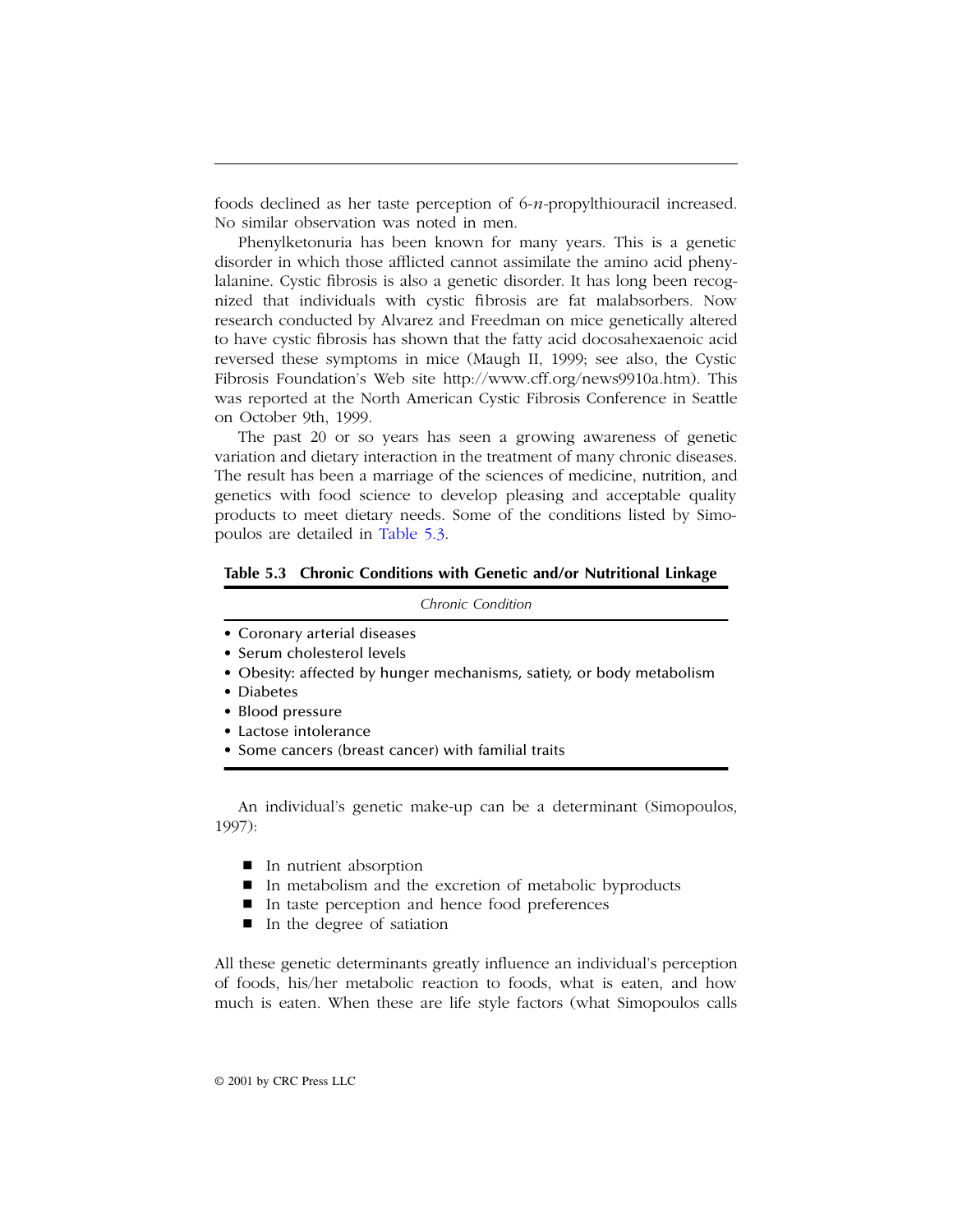environmental risk factors), then there is a clearer picture of how diet and genetic make-up can influence a person's health.

Obesity can have a genetic basis but as Foreyt and Poston (1997) point out, obesity is "… a multifactorial disorder with multiple causes." They report that at least 20 genes might be factors in some types of obesity. Environmental factors (for example, level of activity) do play a strong role in obesity as well.

In the third millennium consumers, from childhood to mature adulthood, will be assessed for what diet is best for them based on their genetic make-up. The technology will be available to prescribe diets for individuals based on foods containing all the correct factors to reduce the risk of diseases that their familial history and genetic make-up indicate they might be subject to (Patterson et al. 1999). By understanding the molecular mechanisms in health and disease, diseases can be subdivided more specifically and treated accordingly with a more directed dietary intervention. Shades of George Orwell's Big Brother watching one!!! Instead of the Thought Police described in Orwell's *1984* it just might be the Diet Police who are watching.

Incorporating the findings of genetics into nutritional guidelines for consumers and, at the same time, developing nutritionally suitable, quality food products that are appealing in taste and texture will present major technical, communication, and logistical problems. It creates, as Dodd (1997) puts it, the personalization of dietary guidance.

## **Medical Foods**

The previous topic leads directly to the subject of medical foods. These are designer foods of a unique nature. They are nutritionally controlled foods intended for hospitalized patients suffering severe trauma who must be fed either intravenously or by a nasogastric tube or for individuals who for a variety of reasons may require special diets. Some reasons described by Schmidl and Labuza (1992) for the need for medical foods are presented in [Table 5.4.](#page-26-0)

Schmidl and Labuza (1992) classify these foods into four distinct groupings:

- 1. Nutritionally complete products which provide all the required macro- and micronutrients for individuals
- 2. Nutritionally incomplete products which provide either a single nutrient or a combination of nutrients to supplement the individual's intake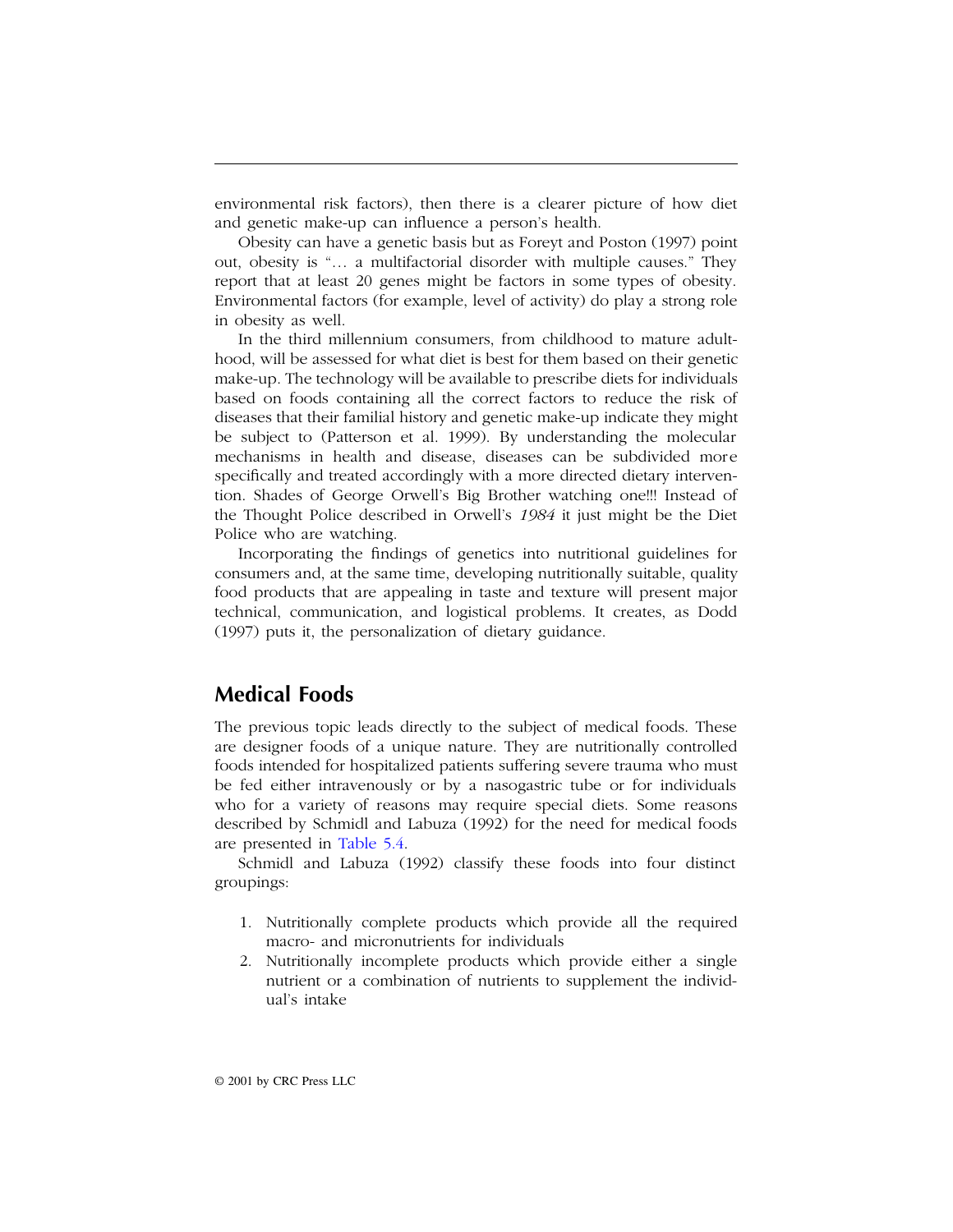#### <span id="page-26-0"></span>**Table 5.4 Conditions for which Nutritionally Designed Foods may be Required**

*Conditions Requiring Nutritionally Designed Foods*

- Severe trauma resulting from physical injury, cancer irradiation therapy, burns, etc.
- Malabsorption of nutrients resulting from intestinal resection or disease
- Gastrointestinal organ malfunctions
- Severe allergies requiring avoidance of or very controlled amounts of nutrients
- Genetic errors of metabolism
- Physical state of the individual, i.e., immobility
- 3. Foods for metabolic disorders which are designed to provide the nutrients required while minimizing the adverse effects of the nutrients responsible for the disorder
- 4. Oral rehydration solutions which are designed to replace water and electrolytes lost in some diseases

The actual composition of these diets will vary widely with the particular disabilities of the individual. Schmidl and Labuza provide an extensive listing of some ingredients used in their preparation.

Salminen et al. (1999) give information on the use of probiotics to alleviate the symptoms of lactose intolerance and some diarrheas. Duran et al. (1999) report on the importance of the management of blood phenylalanine levels with a phenylalanine-free amino acid mixture. Their sample comprised patients hospitalized because of careless personal home treatment.

As organ transplant operations become more common, there will inevitably be nutritional complications for recipients, especially those receiving liver, kidney, and intestinal transplants. Silver and Castellanos (2000) discuss a case study involving the nutritional management of an intestinal transplant in a child.

The last two references introduce interesting challenges. Organ recipients as well as those with genetic metabolic disorders will require medical foods with uniquely designed nutritional requirements but which must also be appealing taste-wise, visually, texturally, and are safe from a microbiological and toxicological standpoint. There is an excellent opportunity for food technologists, dieticians, and the medical profession to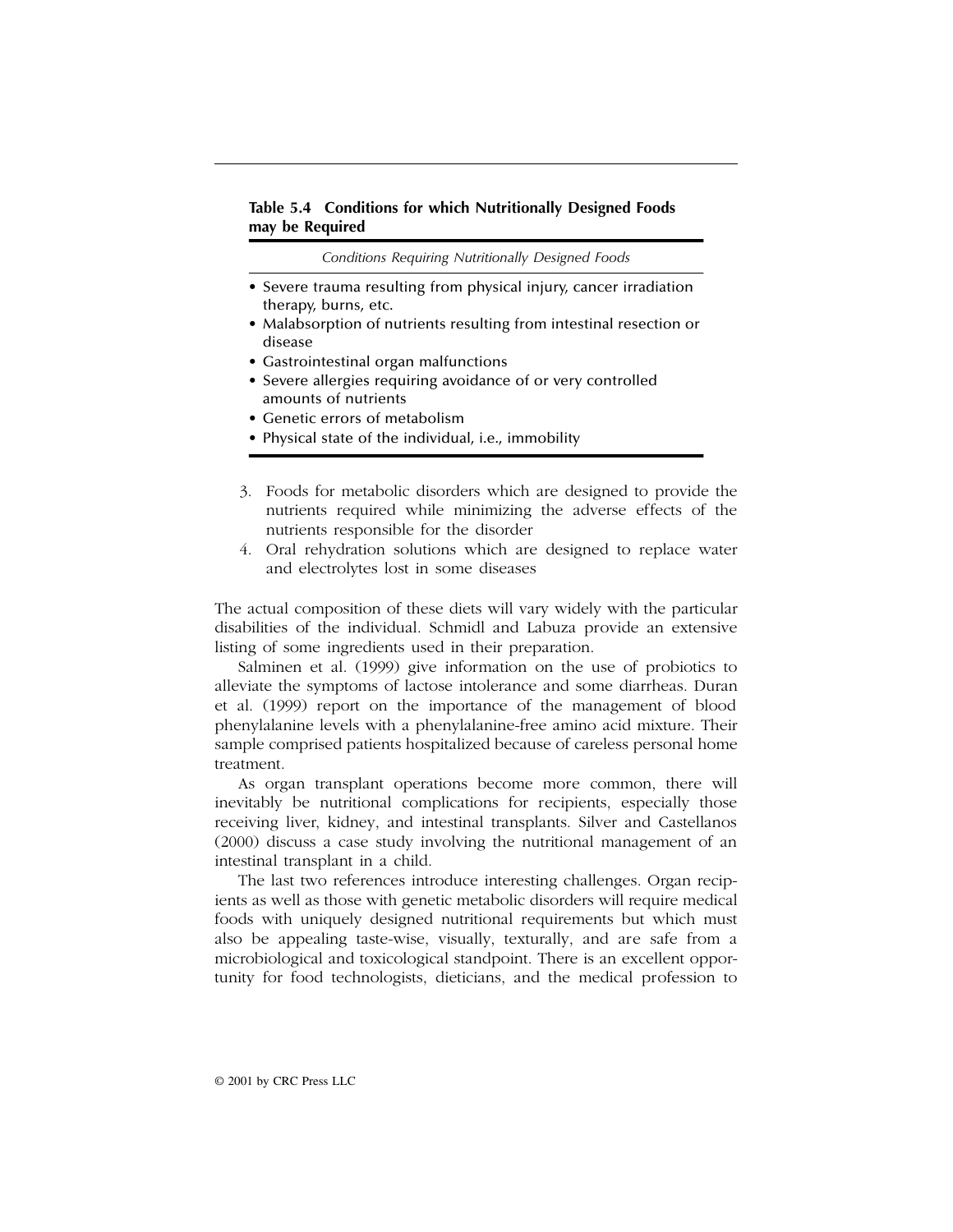create such desirable products for victims of genetic and chronic diseases, or suffering radical surgery to control or alleviate their infirmities.

## **The Quest for A Long and Healthy Life**

There is a natural desire on the part of the general public to want to live a long and healthy life free of chronic diseases. Some consumers will try, within certain limits, to adopt foods or activities that promote such a healthy life. The vicissitudes to one's length of life and to one's general well-being brought on, for example, by obesity or overweight, have brought out a number of countermeasures which many have adopted with more or less success:

- **Physical activity.** By becoming more active people can hope to keep their weight down and their physical well-being improved.
- Better nutrition through better diets. Adherence to recommended dietary guidelines plus information from low fat cookbooks and books describing better health through special diets all prompt people to watch their diets. Restaurants now promote low fat dishes or vegetarian items on their menus.
- Lifestyle changes. Attempts have been made to change lifestyles Thus was born the Western embracing of ancient Asian and oriental philosophies. These were not new philosophies but were new to most in the Western world. Their practice brings calmness and spirituality to the individual and is an aid to meditation.

Unfortunately many of the diets that are promoted in the diet cookbooks are written by non-professionals or by authors with questionable motives in writing them. They have some gimmick or personal theories they wish to promote. These cookbooks are best described as containing fad diets.

Physical activity became a panacea for many ailments afflicting the body. Running, tennis, swimming, hiking, aerobics classes, gymnastic dancing, stationary bicycles, stepping stairs, and treadmills all became vehicles to burn calories, condition the heart, lower cholesterol, and combat the onset of osteoporosis. All this was in the name of a healthy and productive life well into old age.

Prudent menu choices, items having low fat or low salt or no cholesterol (e.g., cholesterol-free eggs for breakfast), have been indicated on restaurant menus for the past 30 years or so. While at that time the major health concerns were cholesterol and saturated animal fats, now the properties of fats high in mono-unsaturated fatty acids are ballyhooed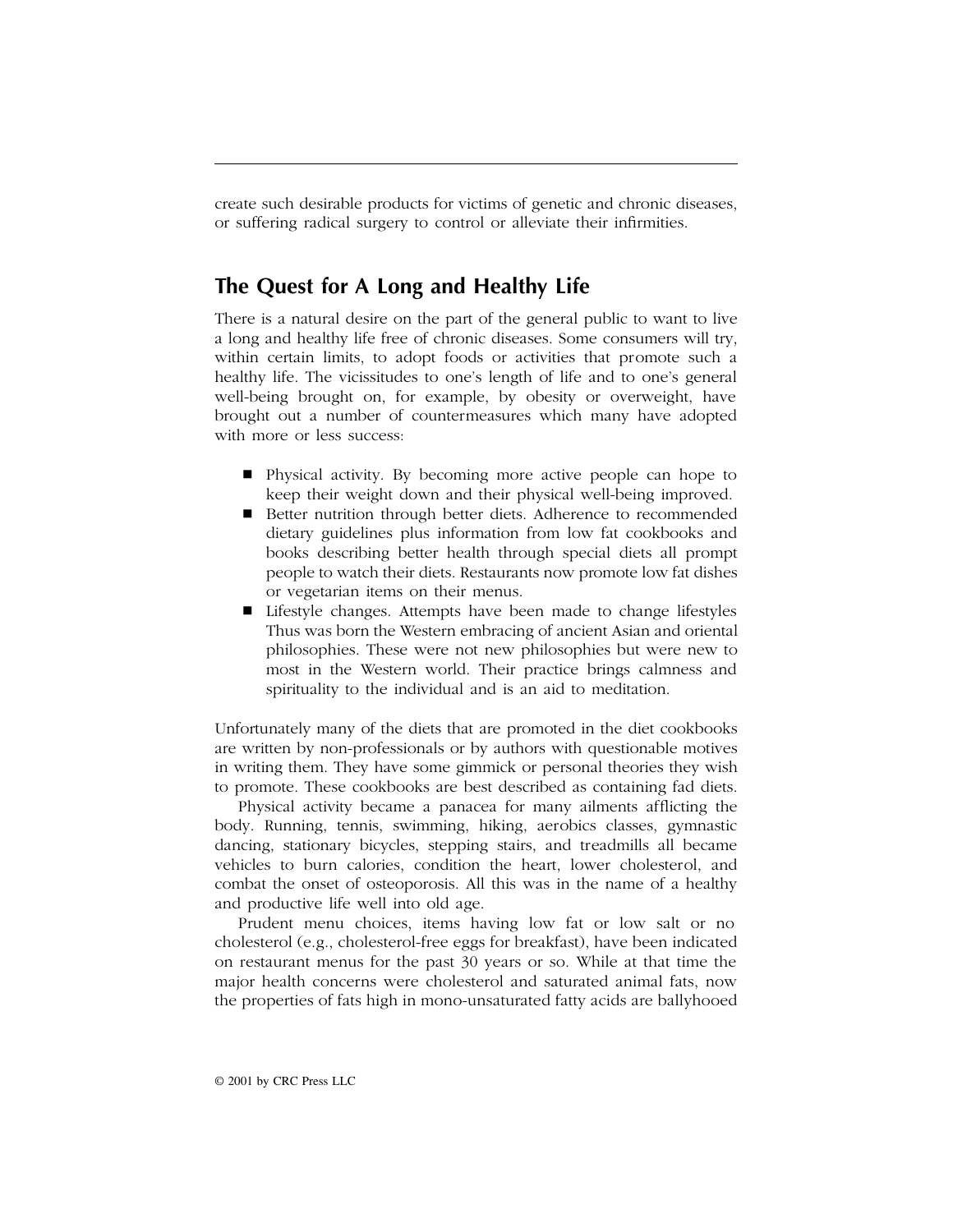as being as important in good nutrition as are those fats rich in ω-3 fatty acids.

Changing lifestyles of individuals is difficult. Outside intervention as well as the personal commitment of the individual are required to manage such a change. Nonetheless, people, some 30 years ago, were answering questionnaires to determine if they were type A or type B personalities. Type A personalities were characteristic of those individuals who were aggressive and driven, in effect, workaholics, and were thought to be potential victims for a heart attack because they could not control their stress and anxiety levels. Type B traits were marked by more complacent, calm, serene and relaxed attitudes. People with these Type B traits were considered less likely to have heart attacks.

Toops (1999) extravagantly headlined an item describing philosophical movements as food spiritualism and in support of her assertion described a series of Zen-themed cookbooks. Classes, associations (variously described as spiritual wellness centers), even political parties (the Natural Law party, for one) associated with these philosophies have sprung up. As adherents to these philosophies grow in number, food manufacturers should look carefully to take advantage of these trends not only with food products but with the paraphernalia associated with their practice.

For those embracing these philosophies to change their lifestyles and to improve their health, there were myriad secondary and even tertiary demands in addition to meditation. Many of these philosophies are also associated with certain ritual activities and exercises such as yoga, tai chi, etc. The practice of these exercises and teachings was considered to aid the individual in controlling stress, lowering the blood pressure, and helping the individual to live longer. Particular foods and diets associated with the cultures that embraced these philosophies, faiths, and religions were recognized and popularized by food manufacturers and restaurants.

In some small measure these philosophies, plus the general concern for less fat in the diet, have spurred an interest in vegetarian cuisine or certainly in a cuisine less dependent on animal protein as a major component in the diet (Wrick et al., 1993). (In developing countries, the interest is in adding some animal protein to their diets.) This, in its turn, has led to opportunities for food manufacturers for the development, promotion, and sales of new foods and new food products adopted from these philosophies as well as the publication of diet and recipe cookbooks based on them and adapted to Western society's culinary habits.

Thus there was, and will continue to be, an amalgamation of food (actually diet), philosophy, and physical activity. The new millennium will, no doubt, witness a greater acceptance of these philosophies and their dietary regimes. Alternative medicines as embodied by acupuncture and herbalism have also become popular.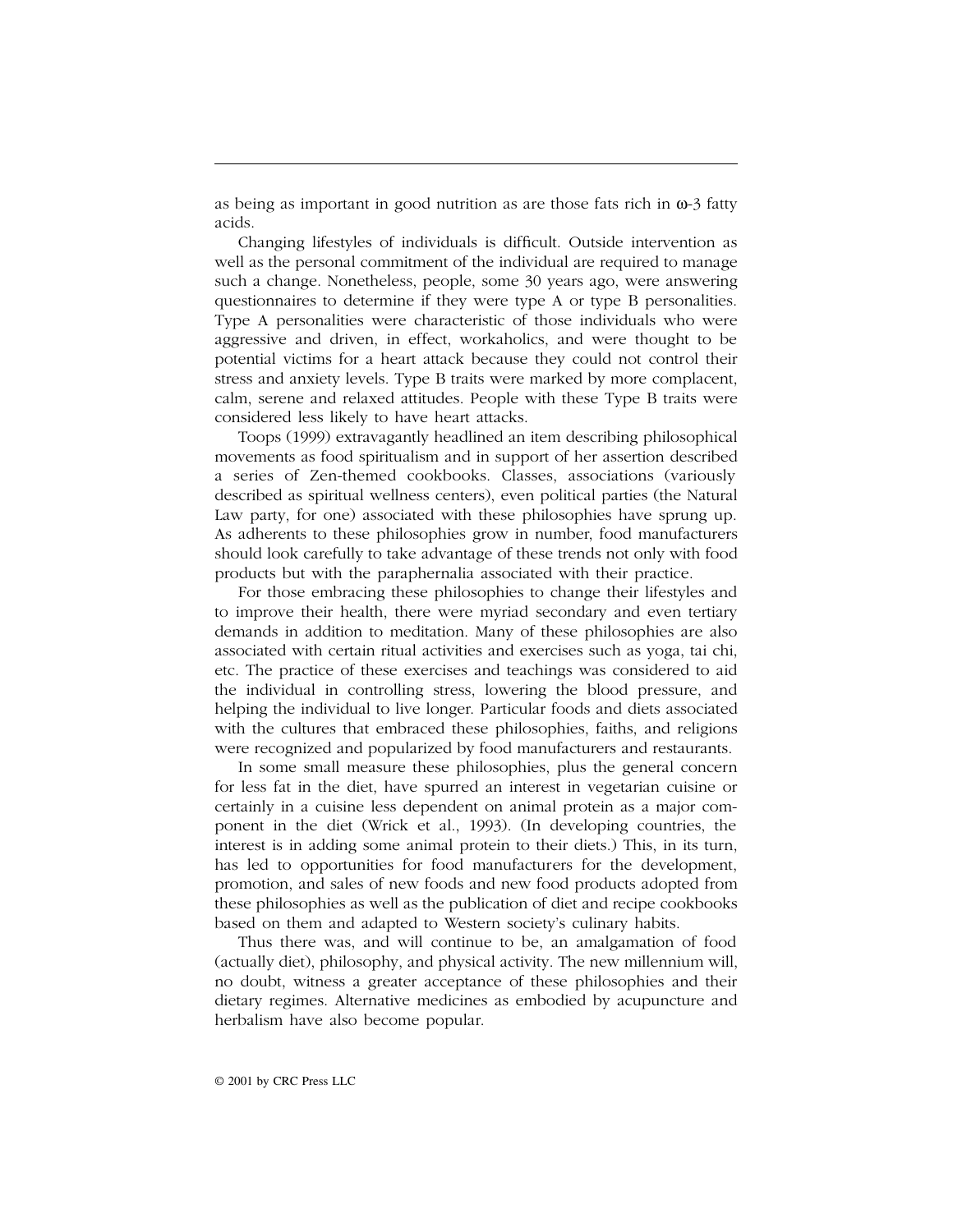## **Exploiting the Consumer's Quest**

The exciting possibilities for functional foods in the control, amelioration, or slowing down of chronic and degenerative diseases will certainly pit two unlikely foes: food companies and pharmaceutical companies. The two will approach the issue from very different promotional aspects. For each it is a new venture. The pharmaceutical companies will venture into healthy, good-for-you foods while the food companies venture into medical foods, i.e., into patent medicine foods.

There are several terms to describe these new products: functional foods, designer foods, and medical foods, and they can take several forms:

- Dry for making teas and tisanes
- Beverages such as prepared flavored teas, tisanes, soy milks, nutriceutified juices
- Dairy products such as yogurts and fermented milks
- Snacks flavored with herbal preparations
- Supplements in the form of capsules, tablets, and liquids (patent medicines)
- Main dishes (soybean veggie burgers)

Wrick et al. 1993 conducted a telephone survey that showed older respondents were more aware of the health benefits of functional foods containing phytochemicals than were younger respondents. This older group was also more likely to believe in the efficacy of these products. Wrick et al.'s study also indicated that the preferred way to deliver these phytochemicals was by increasing the consumption of fruit, vegetable, and cereal products followed by the corollary suggestion to increase the content of these foods with phytochemicals by developing special varieties.

The least desired ways of delivering the beneficial ingredients were with pills or capsules, fortified snacks (cookies, candies and beverages), or additions to the water supply.

Some of the concerns that food manufacturers have about commercially exploiting these foods are discussed in depth by Kuhn (1998). These have been touched upon already:

- Safety of functional foods and phytochemicals
- Extracts or concentrates vs. the natural food
- The ethics, and safety of, fortifying snack foods targeted for children

#### *Dietary Advice: Educating the Public*

Toops, News and Trends Editor for *Food Processing*, wrote (Toops, 2000) in the lead article of the Leatherhead Food Research Association: "In three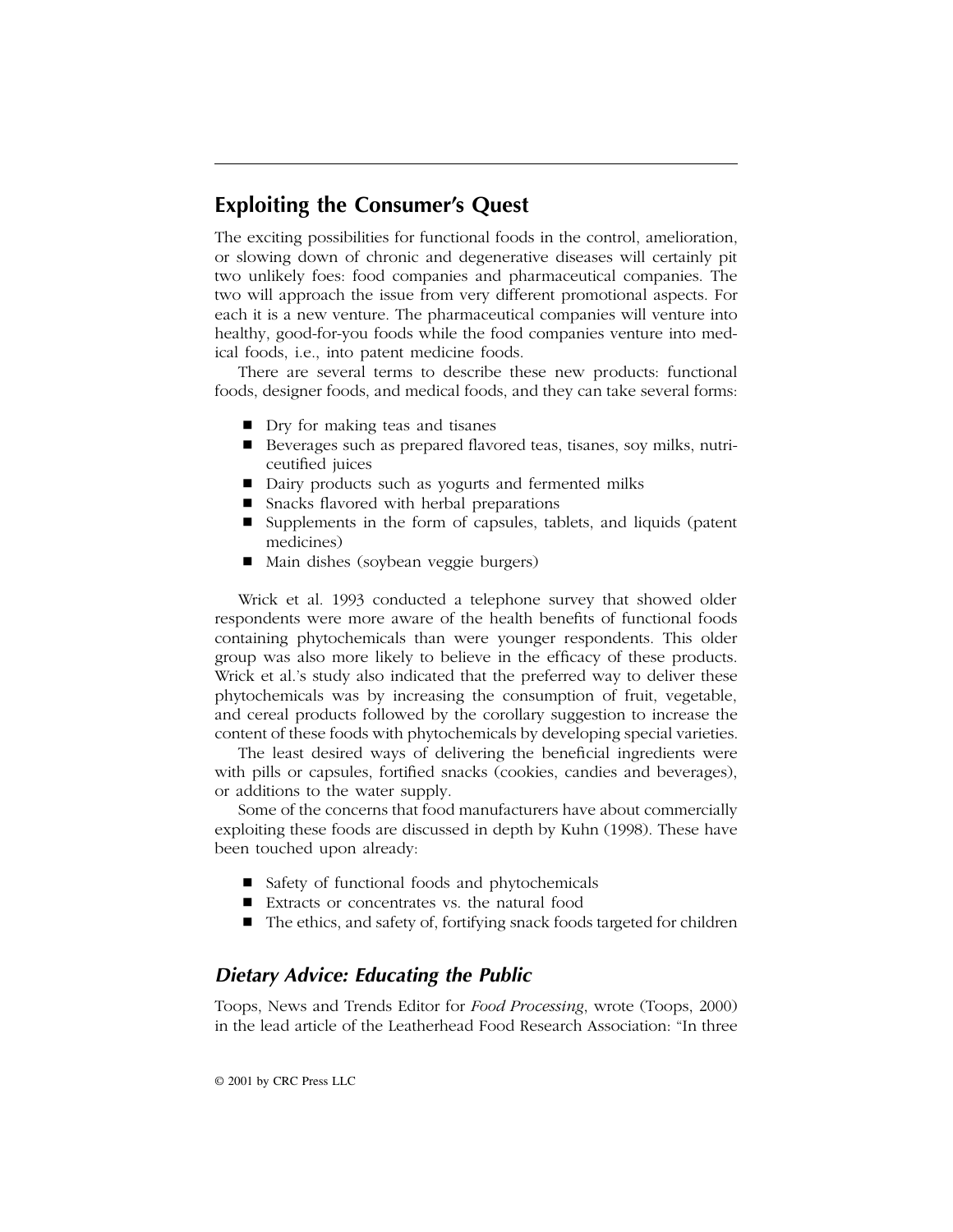months last year, almost 1,000 contradictory food and nutrition articles were reported." Such a statement staggers the imagination. Many public and high schools have removed nutrition from their curricula. Governments have removed financial support for health and physical activities and gone, too, are many school milk programs.

Nutritional knowledge is largely dispersed to the general public through various channels: cooking columns in newspapers, nutrition and diet columns in magazines, radio and television food shows, and now the Internet. It is here that the public learns that cardiovascular diseases, heart disease in particular, high blood pressure, certain cancers, diabetes, and several other diseases may be caused by poor nutrition. They learn that heavy consumption of alcohol can lead to cancer of the esophagus and of the liver and that a high fat diet can be implicated in breast, pancreatic, and some intestinal cancers. They also learn that one or two alcoholic drinks a day are good for one's health; red wine prevents macular degeneration, etc.

Consumers are also told that the advent of these disorders may be prevented, deterred, delayed, or somehow the odds of getting them may be reduced by good nutrition or even, and here is the rub, by the consumption of specific foods. For example, fiber from various sources has been described as beneficial for lowering cholesterol in the blood and as a preventive against some intestinal cancers. Vitamins A, C, and E are reported to reduce the incidence of some cancers. Indeed, vitamin E, as reviewed by Ahmad (1996) has a protective role:

- Against free radical formation in exercise and in the aging process
- In the development of heart disease
- In the maintenance of structure and function in the nervous system
- In cataract development
- $\blacksquare$  In the proper functioning of the immune system
- $\blacksquare$  In maintenance of the skin against the deleterious action of the sun
- In cancer prevention

Soybeans and products derived from them (genistein, for example) have been reported to reduce the risk of certain cancers.

That is what customers and consumers alike are being told. It is unfortunate that information, misinformation, and confusing information about nutrition can be also disseminated to the public by these very same media.

A practical example of the information available to consumers about one of these new obsessions, herbal preparations, is well depicted by an article in a national newspaper by Owens (1999). It clearly presents the dilemma faced by consumers of herbal preparations, by the scientists who study them, by science journalists who write in the popular press about them, and by manufacturers of herbal preparations and extracts.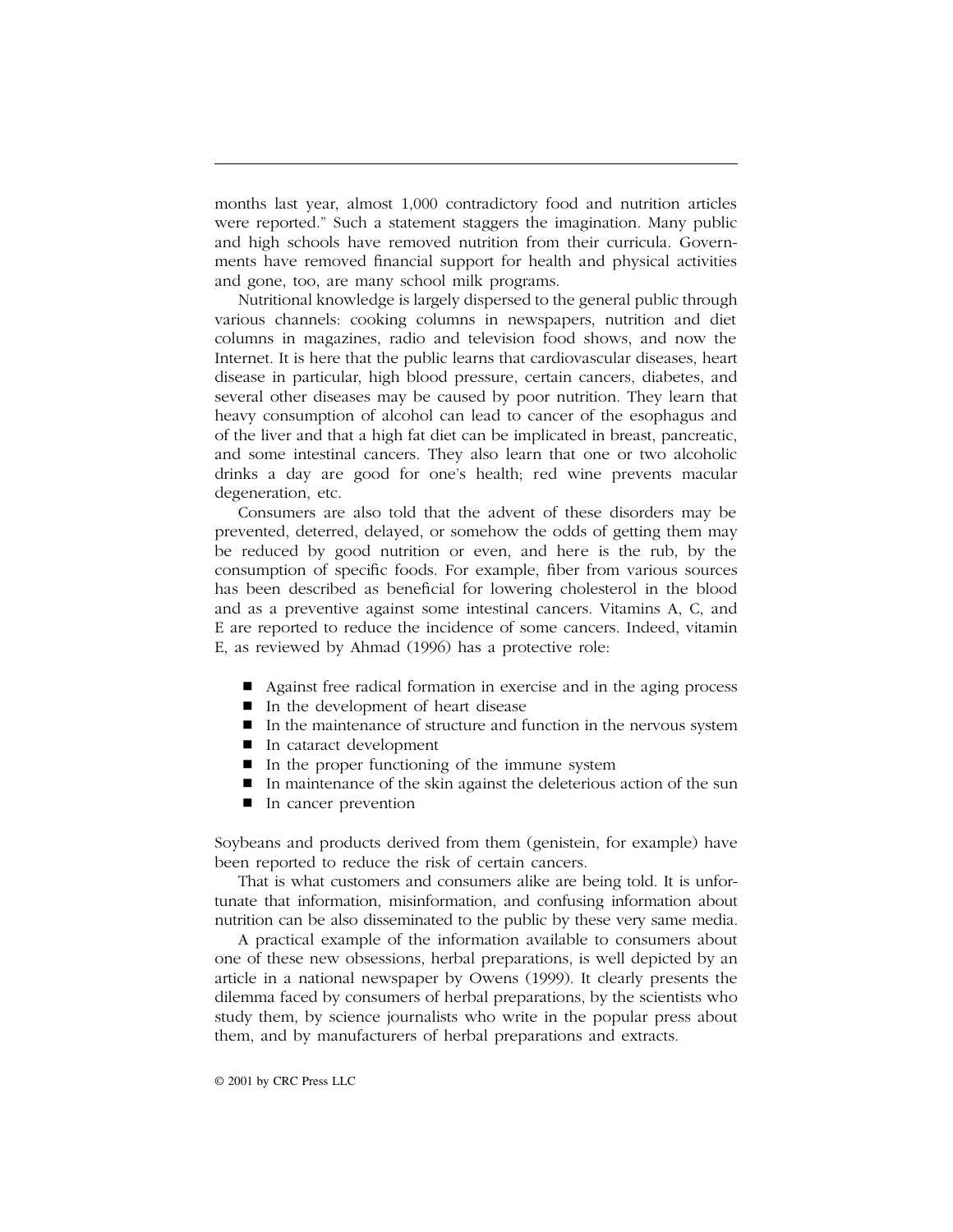*First, there was a correct, but perhaps misleading, headline — misleading because of its brevity: "Herbs linked to fertility risk." The study was done on hamster sperm and eggs.*

*Then there followed the subhead: "Studies show high doses of herbs, including the popular echinacea, have an ill-effect on fertility in hamsters. But scientists say they don't know the effects on humans." Correct so far, but again there is no mention that this was an in vitro study.*

*The study (Ondrizek et al., 1999) was referenced in the article by Owens by journal and lead author. (In addition, the lead author was interviewed by Owens.) Ondrizek's team found that high doses of three herbs, echinacea, ginkgo biloba, and St. John's wort damaged reproductive cells and stopped sperm from fertilizing eggs of hamsters in in vitro studies. This later finding was duly reported in the article. Owens also reported in the article that Ondrizek admitted that the effect of these herbals on human fertility was unknown. A further disclosure was that St. John's wort resulted in DNA mutations. The leader of the team was reported to say that more studies, including human studies, were necessary.*

(Parenthetically it should be reported that

- Echinacea has a well-substantiated reputation for its immune-stimulant properties.
- Ginkgo biloba extracts have a well-documented history of usefulness in treating conditions caused by a decreased cerebral blood flow (usually touted for help with short-term memory loss).
- St. John's wort has gained a respected reputation for usefulness in treating anxiety and depression.

The foregoing information for these herbs is from Tyler (1993), a respected and recognized authority on plant drugs.)

*Manufacturers of herbal preparations were reported (by Owens) to cry "unfair". Owens interviewed one executive of the largest manufacturer of herbal preparations in Canada who stated that there was no cause for public concern but rather a need for more research studies. He claimed there was no evidence the ingredients in these herbal preparations ever reached the reproductive system (when taken orally).*

What are consumers to think? The reporting was fair and thorough in presenting various sides of the issue of safety: Owens contacted the lead researcher, she contacted a spokesman for the Nonprescription Drug Manufacturers Association, and she interviewed a senior executive of a manufacturer of the preparations. Would most consumers have read and